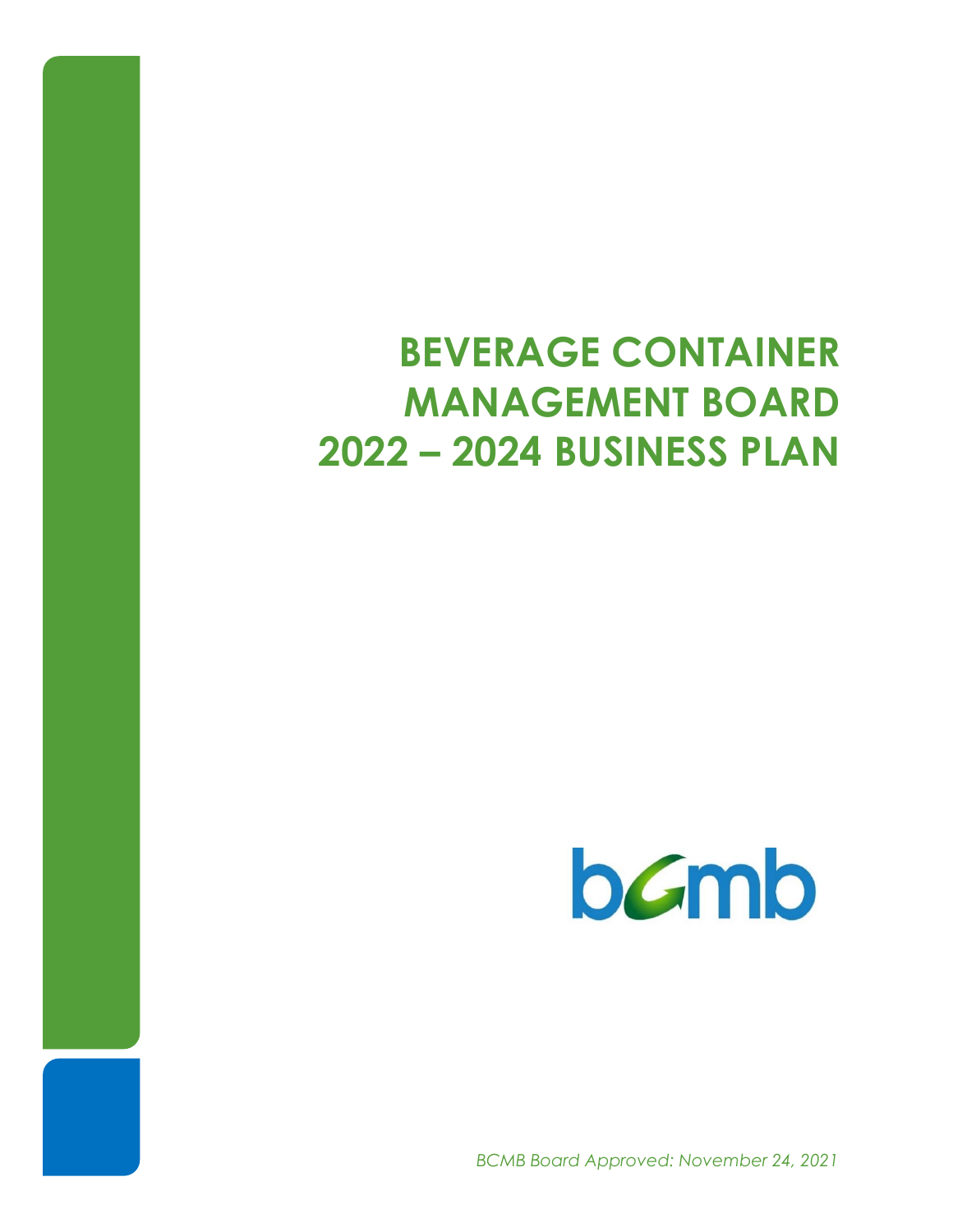## **Table of Contents**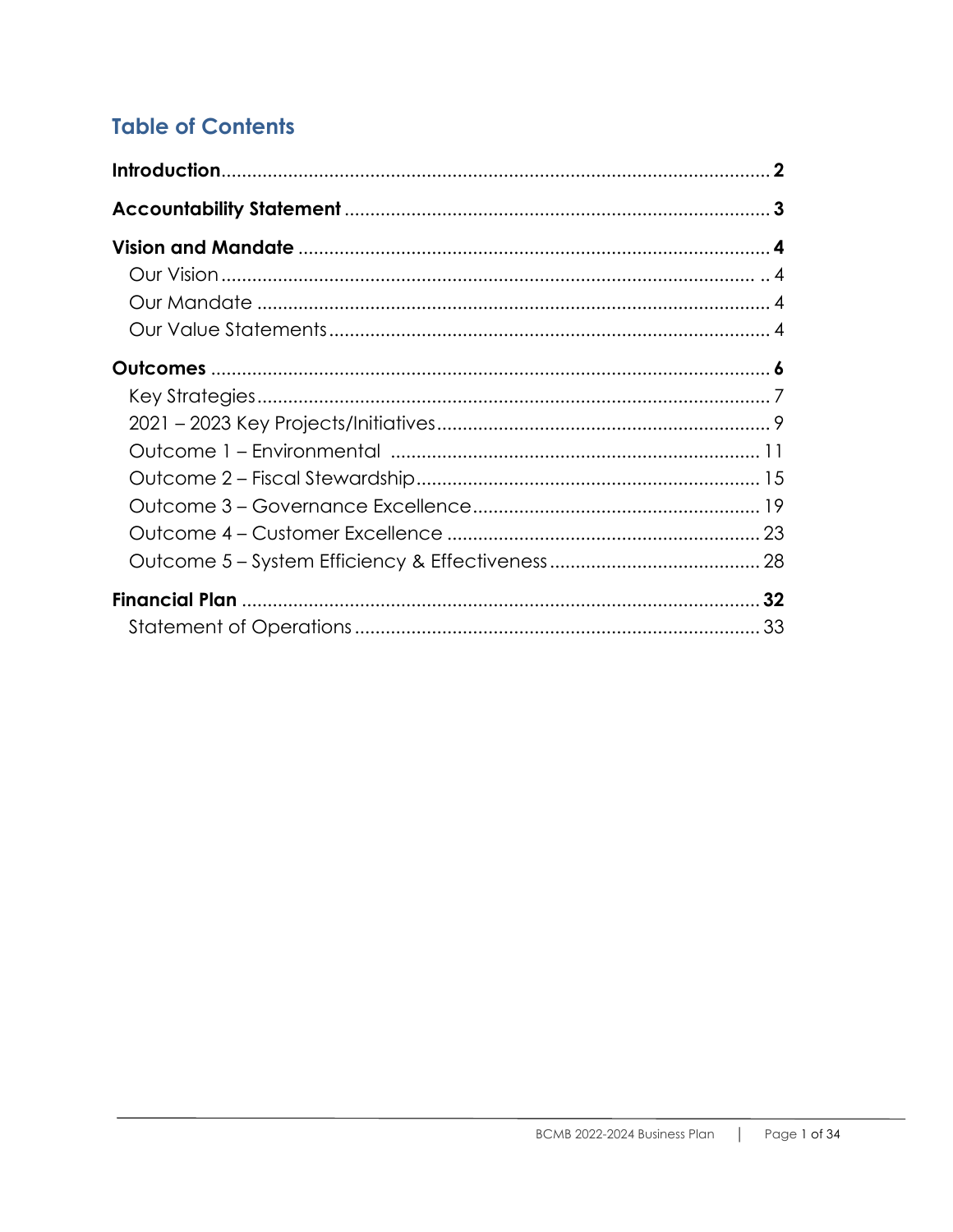### **Introduction**

Business planning during a pandemic and while the provincial government develops plans for Extended Producer Responsibility (EPR) in Alberta has presented the Beverage Container Management Board (BCMB) with challenges unlike any we have had before.

As we look ahead to the next three years, we may not know exactly what the beverage container recycling system will look like but there is much we can do to position the BCMB and the entire industry to play a key role in recycling, as we always have, and to enhance our ability to adapt to change.

That adaptability has been crucial since the COVID-19 pandemic began in March 2020. As the system regulator, the BCMB worked with our industry partners to make the necessary changes to processes and operating requirements that allowed industry the flexibility it needed to safely operate. Health and safety standards have always existed in the beverage container recycling industry and the BCMB is proud of the work all system stakeholders are doing to keep staff and customers safe and to keep the industry operating.

Alberta's move to EPR will bring exciting new opportunities and changes to recycling in our province. While we are not yet sure how EPR will impact beverage container recycling, the BCMB is committed to continuing our work to improve and strengthen our regulatory role. Our strategic direction for 2022-2024 will be based on four priorities:

- 1. **Our regulatory reputation.** Ensuring we are trusted, valued, and accountable as the system regulator is integral to making decisions.
- 2. **Innovation and technology.** Ensuring we have the most efficient and effective processes possible will help enhance customer experience and satisfaction.
- 3. **Setting targets with measures.** Ensuring the appropriate standards/controls are in place and measured, with a focus on the recycling rate, will contribute to our industry's success.
- 4. **Collaboration and joint decision making.** Ensuring we are flexible, responsive, and adaptive will strengthen the system's performance and enhance our ability to be collaborative and unified in our decision making with our industry partners.

With these priorities in mind, the BCMB remains focused on meeting our desired outcomes for beverage container recycling in Alberta. Our key strategies and activities will help us achieve those outcomes. They will help mitigate risk for the industry and the BCMB, improve recycling standards, and move the industry more toward a circular economy.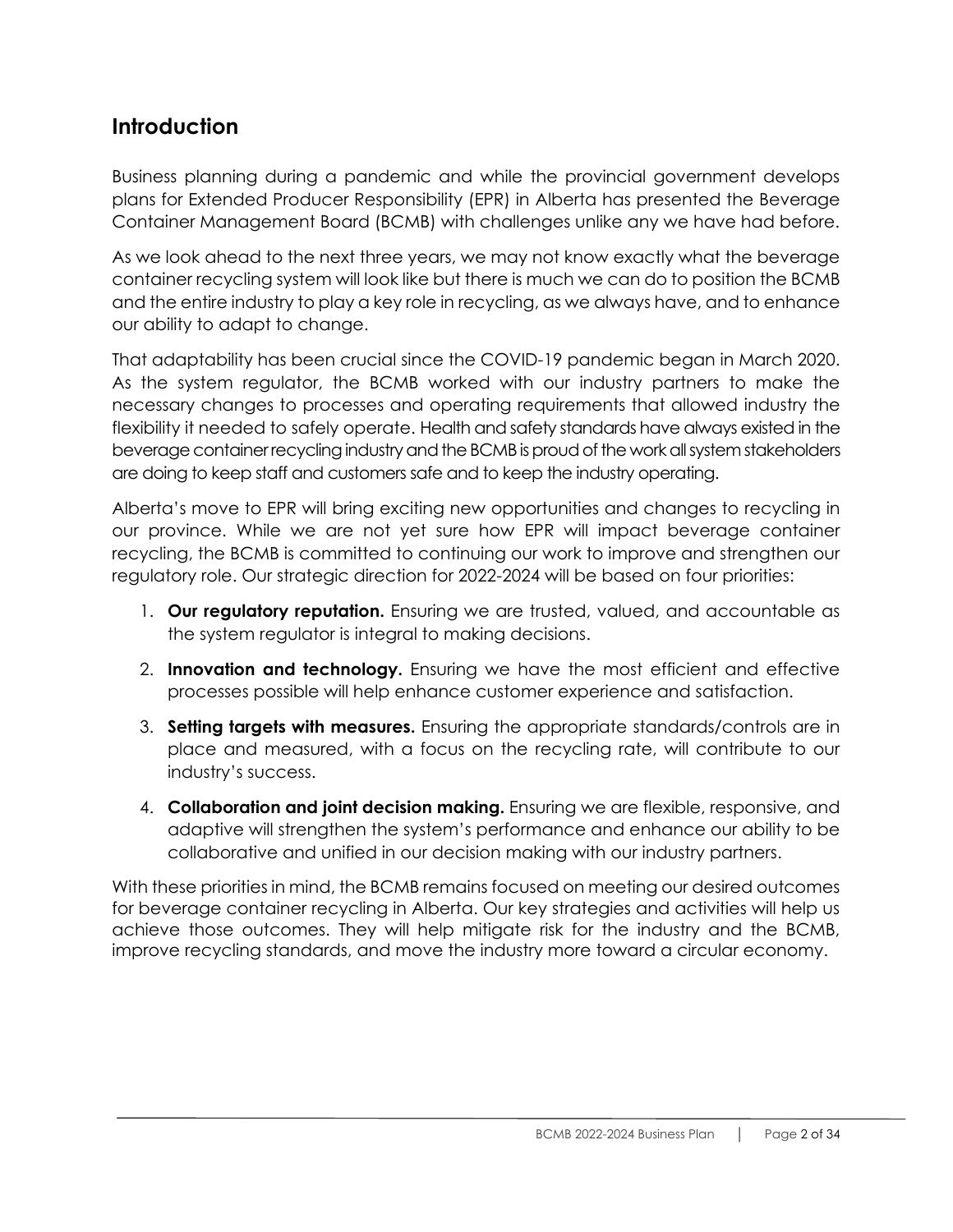## **Accountability Statement**

The BCMB Business Plan for the period January 1, 2022, through December 31, 2024, was prepared in accordance with the requirements of the Beverage Container Recycling Regulation*,* which was enacted under the *Environmental Protection and Enhancement Act* and the organization's bylaws. The BCMB's existing and proposed policies and procedures, as of November 2021, and the Board's accountability obligations, responsibilities and relationships have all been considered in the preparation of this Business Plan.

The BCMB Business Plan also purposefully aligns with the Government of Alberta and Ministry of Environment and Parks' 2021-2024 Business Plans and priorities given our role as a Delegated Administrative Organization.

The BCMB is committed to achieving the outcomes and targets laid out in its Business Plan and will continue to work with the Ministry of Environment and Parks to "support Alberta's environmental resource stewardship by targeted strategies and frameworks including...plastics diversion and recycling strategy."<sup>1</sup>

Approved by the Board of Directors: November 24, 2021

Beverage Container Management Board

arden Stept

Per: Andrew Stephens **Chair** 

*[<sup>1</sup>Alberta Environment and Parks 2021-2024](https://open.alberta.ca/dataset/503f5c97-1fc9-4d72-b1ab-f32eafd9dd7f/resource/4fd1713a-691f-4160-9c9a-36654f123e60/download/aep-environment-and-parks-business-plan-2021-2024.pdf) Business Plan, p. 43.*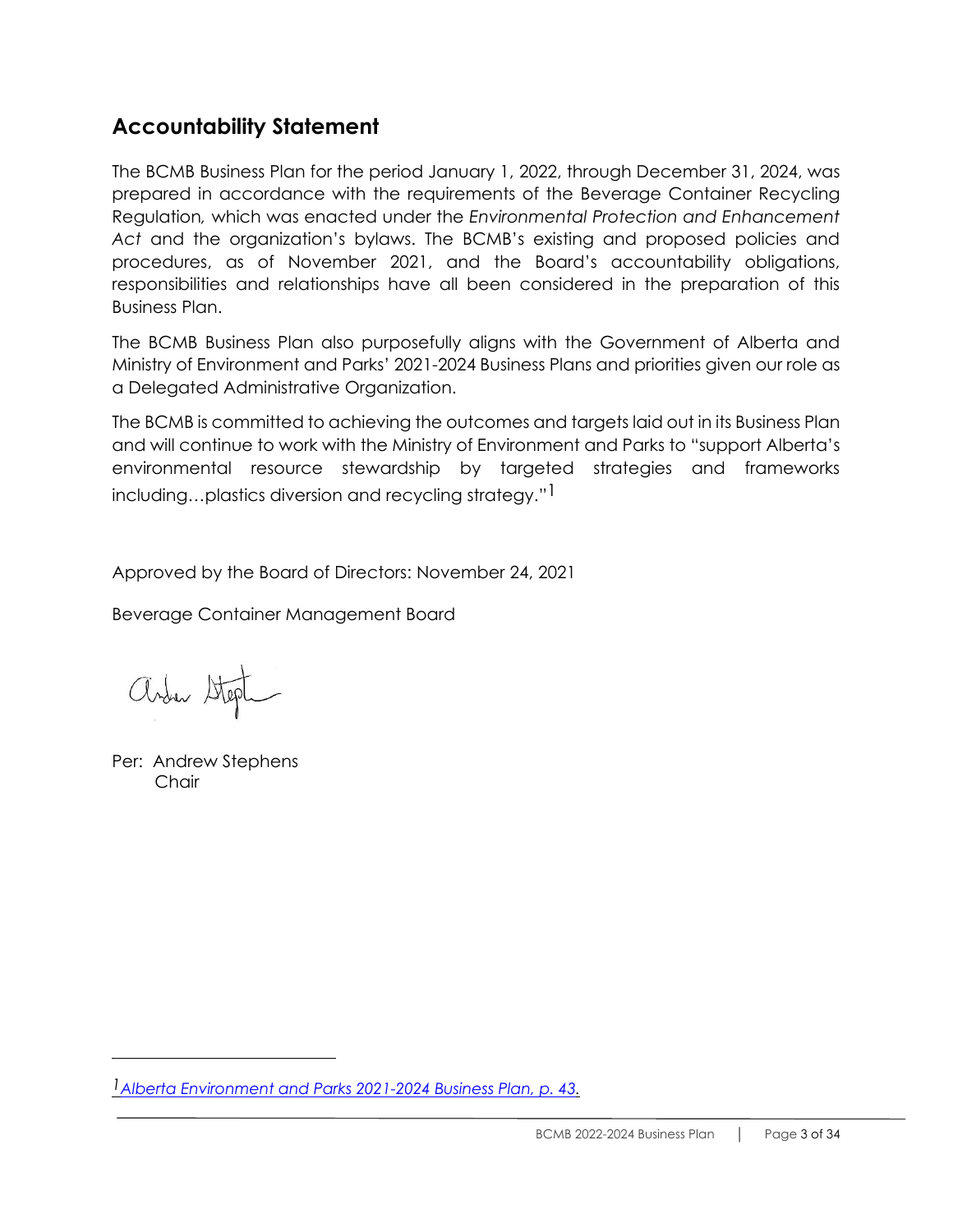## **Vision & Mandate**

The BCMB is a not-for-profit association incorporated under the *Societies Act* of Alberta. We are charged with the responsibility of regulating and delivering Alberta's beverage container recycling system. The BCMB is a Delegated Administrative Organization (DAO) created through legislation to aid the Ministry of Environment and Parks in achieving its goals and objectives, but we function as an arms-length, self-funded, legal entity in carrying out our services and mandate.

The BCMB's membership and Board of Directors includes nominees from Alberta beverage manufacturers, depots, the public (municipalities and interested citizens,) and a non-voting nominee from the Government of Alberta. Our organization operates in accordance with a number of [by-laws](https://www.bcmb.ab.ca/about/governing-documents/) that can be found on our website.

The BCMB's 2022-2024 Business Plan focuses on strengthening our regulatory role and reputation by ensuring our core business functions and systems are directed at regulation rather than industry operations. The plan demonstrates alignment from our vision and mandate to end results. We place specific focus on outcomes, key strategies, and performance metrics to guide our planning and decisions about key projects and initiatives that will help us achieve our desired outcomes. This work is done in collaboration with the BCMB's stakeholders as a unified approach to decision making is crucial to the industry's success.

#### **Our Vision**

To be the leader in stewarding beverage containers to minimize their impact on the environment.

#### **Our Mandate**

To regulate and enhance a leading beverage container system that protects Alberta's environment.

#### **Our Value Statements**

The BCMB's Vision and Mandate are clarified through the following nine value statements:

- 1. We value **health and safety**. We ensure measures are in place so that customers and staff feel safe and know their health is important to our industry.
- 2. We value our **regulatory role**. We strive to be leaders in the oversight of beverage container recycling and are proficient at protecting the system's reputation. We work continuously with our stakeholders to improve customer experience and satisfaction.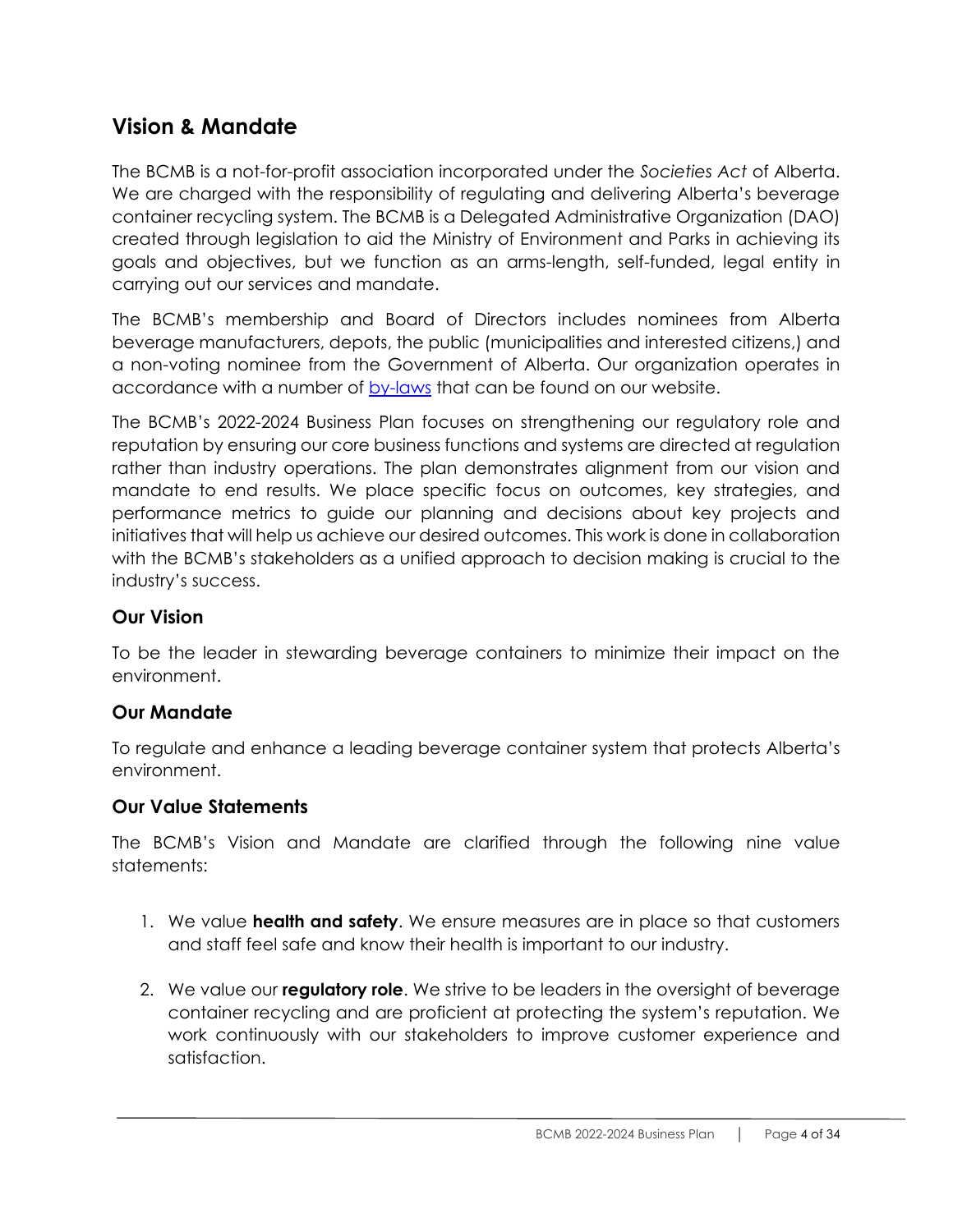- 3. We value a **system that encourages a circular economy** where producers are responsible for their products from development to end of life.
- 4. We value **meaningful and measurable targets** for our industry. The development and use of targets that allow us to measure progress in beverage container recycling and environmental protection makes the industry accountable and provides incentive for continuous improvement.
- 5. We value **strong alignment among system stakeholders**. A collaborative industry with joint decision making and open communication that works from a common framework will be better prepared to succeed.
- 6. We value **diversity and inclusion**. We explore ways in which our industry and the people who work in it can reflect the differences and qualities of the Albertans we serve. We recognize that diversity and inclusion drive innovation, and we are proud to support and foster creativity in our stakeholders to reflect their unique experiences.
- 7. We value **innovation and technology** that enhances the efficiency and effectiveness of our system. Our industry is responsive to and seeks opportunities to improve system communication, information, and security.
- 8. We value **higher collection and recycling rates**. Our efforts focus on the highest possible return of containers, while minimizing the impact of the system on the environment.
- 9. We value **greater awareness and public participation**. We educate retailers on the necessity of advertising the deposit, inform consumers on the environmental, economic, and social benefits of recycling beverage containers, and encourage participation regardless of where beverages are consumed.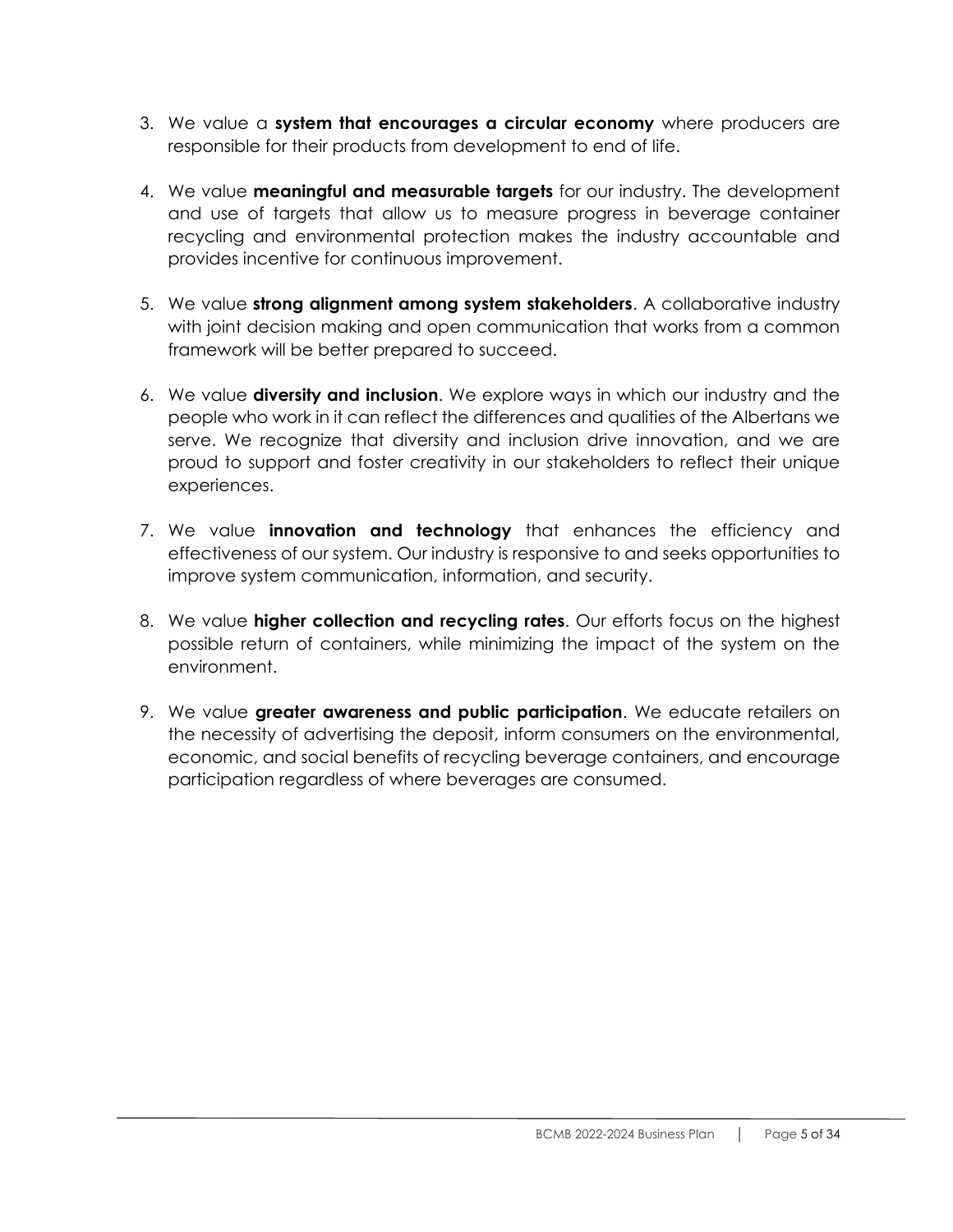## **Outcomes**

As a DAO, the BCMB places specific emphasis on helping Alberta Environment and Parks and the Government of Alberta achieve their stewardship goals through efforts to: increase the collection and recycling rates for beverage containers; provide an accessible and safe system to Albertans, remove regulatory red tape wherever possible; and deliver a system that is driven by achievable but aggressive outcome measures and fair and consistent compliance mechanisms. With 223 depots in more than 160 communities in Alberta, a highly efficient and organized Collection System Agent (CSA), our main Collection Service Provider, and over 450 manufacturers registering and reporting on more than 210,000 different products for sale in Alberta, we are well positioned to carry out these efforts.

Alberta Environment and Parks' 2021-2024 Business Plan states that it "represents the interests of Albertans in delivering balanced, common-sense and results-based stewardship of Alberta's environment while enabling sustainable resource development for social and economic well-being."2 The BCMB's vision is *to be the leader in stewarding beverage containers to minimize their impact on the environment.* To achieve this, we use industry collaboration and awareness initiatives to enhance the public's knowledge about recycling. We require manufacturers to register all beverages sold in Alberta to ensure they are recyclable, and we provide Albertans with convenient access to depots where they can return their used beverage containers for a refund and keep them out of landfills.

From an economic standpoint, beverage containers are a resource and have created their own economy in Alberta through the beverage container recycling system. Over 98 percent of all returned beverage containers are sold to the CSA which creates excellent economies of scale, allowing us to secure better commodity values and work towards providing recycled content for newly made products.

The deposit on each container provides incentive for Albertans to return beverage containers to a depot for a refund of the deposit paid on that container. In turn, the recycling of the containers provides employment for Albertans and revenue for depot owners, manufacturers, and recycling companies.

Just as important are the social benefits achieved through a deposit-refund system. Many of the 223 depots permitted in Alberta run donation programs, support bottle drives in their communities, and offer employment opportunities to people with disabilities. As well, Albertans often donate the deposit value of their beverage containers to community and charitable organizations.

The BCMB understands the importance of balancing efforts to steward beverage containers in our communities with sustainable practices. More specifically, outcome one

*<sup>2</sup> [Alberta Environment and Parks 2021-2024 Business Plan, p. 41.](https://open.alberta.ca/dataset/503f5c97-1fc9-4d72-b1ab-f32eafd9dd7f/resource/4fd1713a-691f-4160-9c9a-36654f123e60/download/aep-environment-and-parks-business-plan-2021-2024.pdf)*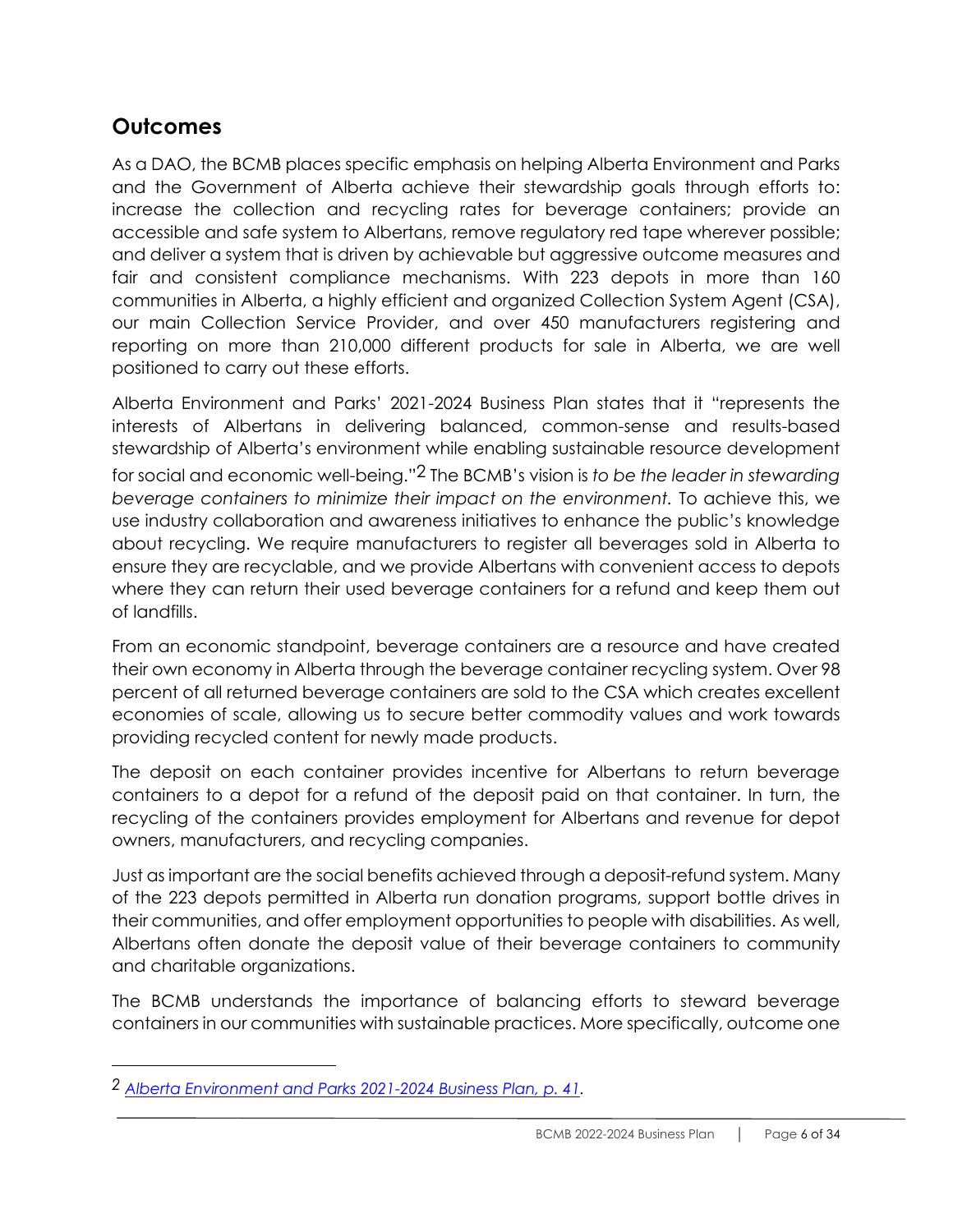in Environment and Parks' 2021-2024 Business Plan is that environment and ecosystem health and integrity support Albertans' well-being. Key objective 1.3 is to "support Alberta's environmental resource stewardship by targeted strategies and frameworks including a water management strategy and, plastics diversion and recycling strategy."3

The BCMB fully supports the Government of Alberta's efforts to grow the circular economy for plastics through the province's Natural Gas Vision and Strategy. Alberta has one of the most successful beverage container recycling systems in the world, with one of the highest collection rates for plastic beverage containers in Canada and the lowest cost per container. Over 650 million plastic containers are returned to depots each year with the current collection rate at nearly 80% and a recycling rate of 80%+ with less than 20% of materials being sub-standard or contaminants (source: ABCRC Sustainability Report).

Alberta's success in plastic beverage container recycling is due to the ability to identify what is coming into the system before it is sold to the public and the organized and efficient sorting of plastic containers at depots and the CSA. All plastic containers are recycled in Western Canada.

That collaborative work extends beyond just plastics recycling. The BCMB is also working with its key stakeholder groups to develop a Registration and Recycling Scorecard to assess how the system is currently performing, to adopt consistent and standardized definitions of recycling, and to develop recycling validation methods and measures. Developing a better understanding of recycling not just in Alberta but in other provinces as well will help ensure our industry is structured in a way that aligns with changes occurring globally in recycling and environmental sustainability.

#### **Desired Outcomes & Key Strategies**

With our vision and mandate guiding us, the BCMB has five interconnected and desired outcomes for Alberta's beverage container recycling system and key strategies to help us achieve those outcomes. Our outcomes are focused on: reducing environmental impact; risk management; effective governance/management systems; continuous improvement in the service offered throughout the system (to stakeholders and Albertans); and system innovation and adaptation.

*<sup>3</sup> [Alberta Environment and Parks 2021-2024 Business Plan, p. 43.](https://open.alberta.ca/dataset/503f5c97-1fc9-4d72-b1ab-f32eafd9dd7f/resource/4fd1713a-691f-4160-9c9a-36654f123e60/download/aep-environment-and-parks-business-plan-2021-2024.pdf)*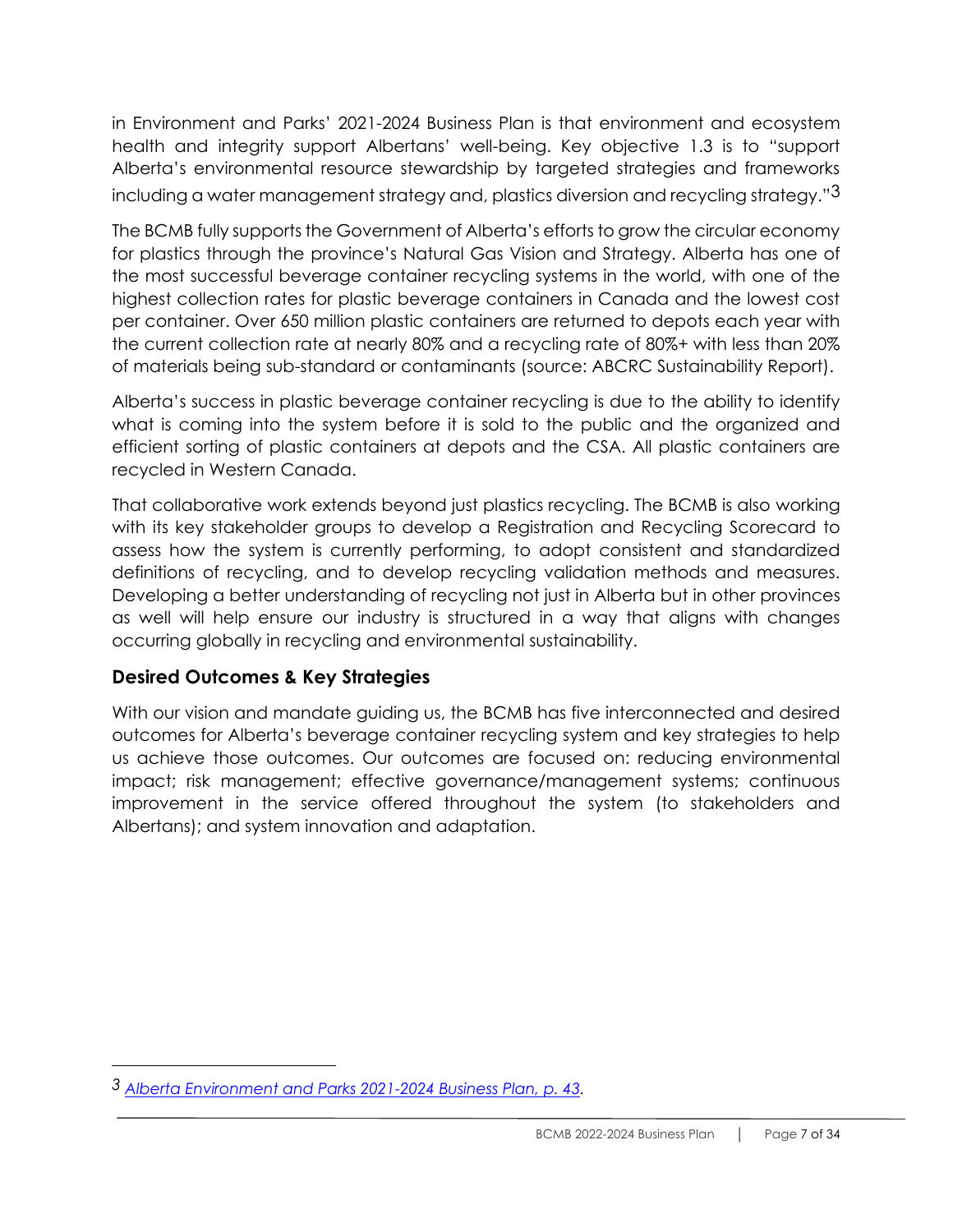| Outcome                                      |                                              | <b>Key Strategy</b>                                                                                                                     |  |  |
|----------------------------------------------|----------------------------------------------|-----------------------------------------------------------------------------------------------------------------------------------------|--|--|
|                                              |                                              |                                                                                                                                         |  |  |
| <b>ENVIRONMENTAL</b><br><b>PROTECTION</b>    | <b>Minimize Impact</b>                       | Minimize the environmental impact of beverage<br>containers through reuse and recycling.                                                |  |  |
|                                              | <b>Sustainability</b>                        | Improve the sustainability of the beverage container<br>system and work towards a circular economy for<br>beverage container recycling. |  |  |
| <b>Reduce Impact</b>                         | <b>Reduce Footprint</b>                      | Reduce the environmental footprint of the system.                                                                                       |  |  |
|                                              |                                              |                                                                                                                                         |  |  |
| <b>FISCAL STEWARDSHIP</b>                    | <b>Accountability</b>                        | Introduce accountability measures to minimize system risk.                                                                              |  |  |
|                                              | <b>Reporting</b>                             | Report clearly (using meaningful and measurable targets)<br>on the achievement of our mandate and government<br>expectations.           |  |  |
| <b>Risk Management</b>                       | <b>Transparency</b>                          | Maintain full transparency regarding operations and<br>finances.                                                                        |  |  |
|                                              |                                              |                                                                                                                                         |  |  |
| <b>GOVERNANCE</b><br><b>EXCELLENCE</b>       | <b>Compliance</b>                            | Achieve a high degree of compliance with operating and<br>reporting requirements.                                                       |  |  |
|                                              | <b>Integration &amp;</b><br><b>Alignment</b> | Ensure a high level of integration and alignment with by-<br>laws, policies, and operations.                                            |  |  |
|                                              | <b>Communication</b>                         | Deliver timely, clear, and effective communication.                                                                                     |  |  |
| <b>Management Systems</b>                    | <b>System Integrity</b>                      | Ensure stakeholder trust through system integrity.                                                                                      |  |  |
|                                              |                                              |                                                                                                                                         |  |  |
| <b>CUSTOMER</b><br><b>EXCELLENCE</b>         | <b>Satisfies</b>                             | Deliver a system that satisfies stakeholder expectations.                                                                               |  |  |
|                                              | Quality                                      | Ensure quality service to the public.                                                                                                   |  |  |
| A M                                          | <b>Awareness</b>                             | Achieve widespread awareness of the importance of the<br>system.                                                                        |  |  |
| Continuous<br>Improvement                    | <b>Accessible</b>                            | Deliver a beverage container management system that is<br>accessible and inclusive.                                                     |  |  |
|                                              |                                              |                                                                                                                                         |  |  |
| <b>SYSTEM EFFICIENCY</b><br>&                | <b>Innovation</b>                            | Encourage innovation and continuous improvement                                                                                         |  |  |
| <b>EFFECTIVENESS</b>                         | <b>Responsiveness</b>                        | Demonstrate responsiveness to changing needs                                                                                            |  |  |
|                                              | <b>Technology</b>                            | Capitalize on technological advancement                                                                                                 |  |  |
| <b>Innovation &amp;</b><br><b>Adaptation</b> | <b>Cost Effective</b>                        | Operate a system that is cost effective                                                                                                 |  |  |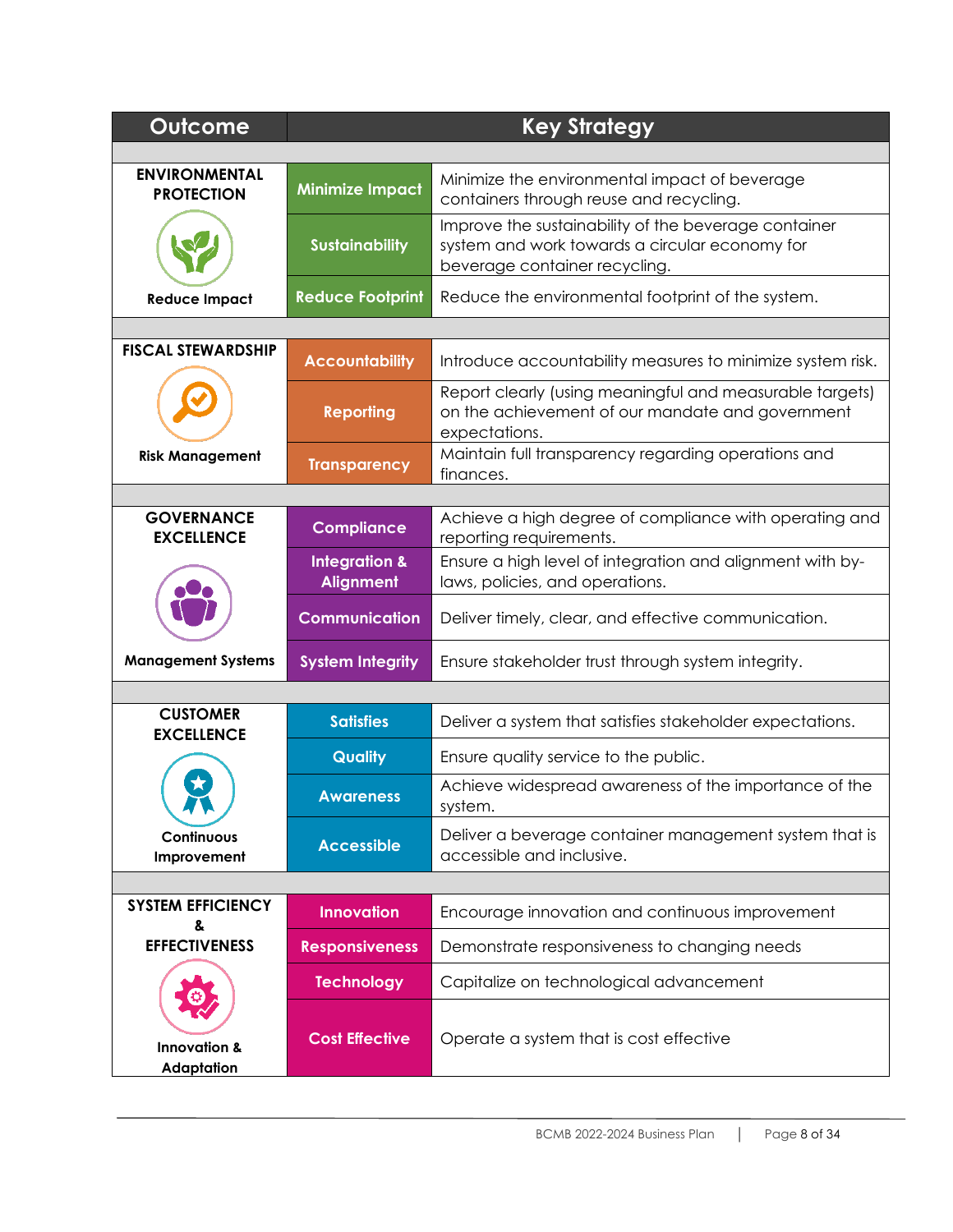#### **2022-2024 Key Projects/Initiatives**

As we look ahead to the next three years, our business planning needs to occur within the context of the ongoing pandemic and in preparation for advancements in recycling methodology and regulation. With these challenges in mind, the BCMB is maintaining its focus on three major projects over the next three years.

#### **1. Technology Review & Update**

The BCMB will continue work on its comprehensive information technology review and strategy. This involves significant updating and streamlining of all IT systems to comply with information security standards and align with systems used by key stakeholders like the CSA (ABCRC) and the BCMB's Data Collection Agent. In jointly considering technology and innovation with our stakeholders, our goals are to improve confidence in and acceptance of the system; improve communication, information, and security; and increase the efficiency and effectiveness of processes.

Phase 1 of the review has focused on cybersecurity and addressing outdated technologies as it relates to our core business elements. Phase 2 involves the modernization of the BCMB's main database and portal. This will help provide key stakeholders with transparent access to information and allow the BCMB to centralize our data management, reporting and communication tools.

*Timeline: 24 months – strategy approved September 2020 (start delayed to Q4 2021); implementation by Q4 2023*

Fiscal Stewardship: *accountability, reporting, transparency***;** Governance Excellence: *integration alignment, system integrity;* Customer Excellence: *ensure quality service;* System Efficiency and Effectiveness: *innovatio***n, responsiveness, technology, cost effective**

#### **2. Registration and Recycling Scorecard**

Originally planned as an end-of-life beverage container management review, the project scope has been revised. With its key stakeholder groups, the BCMB, through a third-party expert, is facilitating the development of a recycling scorecard to assess how the system is currently performing, best practices for and definitions of recycling, and recycling validation methods/key performance indicators.

The project's goals are to: meet a solid environmental mandate; advance the system towards the use of high quality, recyclable materials; streamline processes and standards in registering beverage containers; and provide clear and transparent communication with all industry partners on best practices and what products are regulated in this capacity.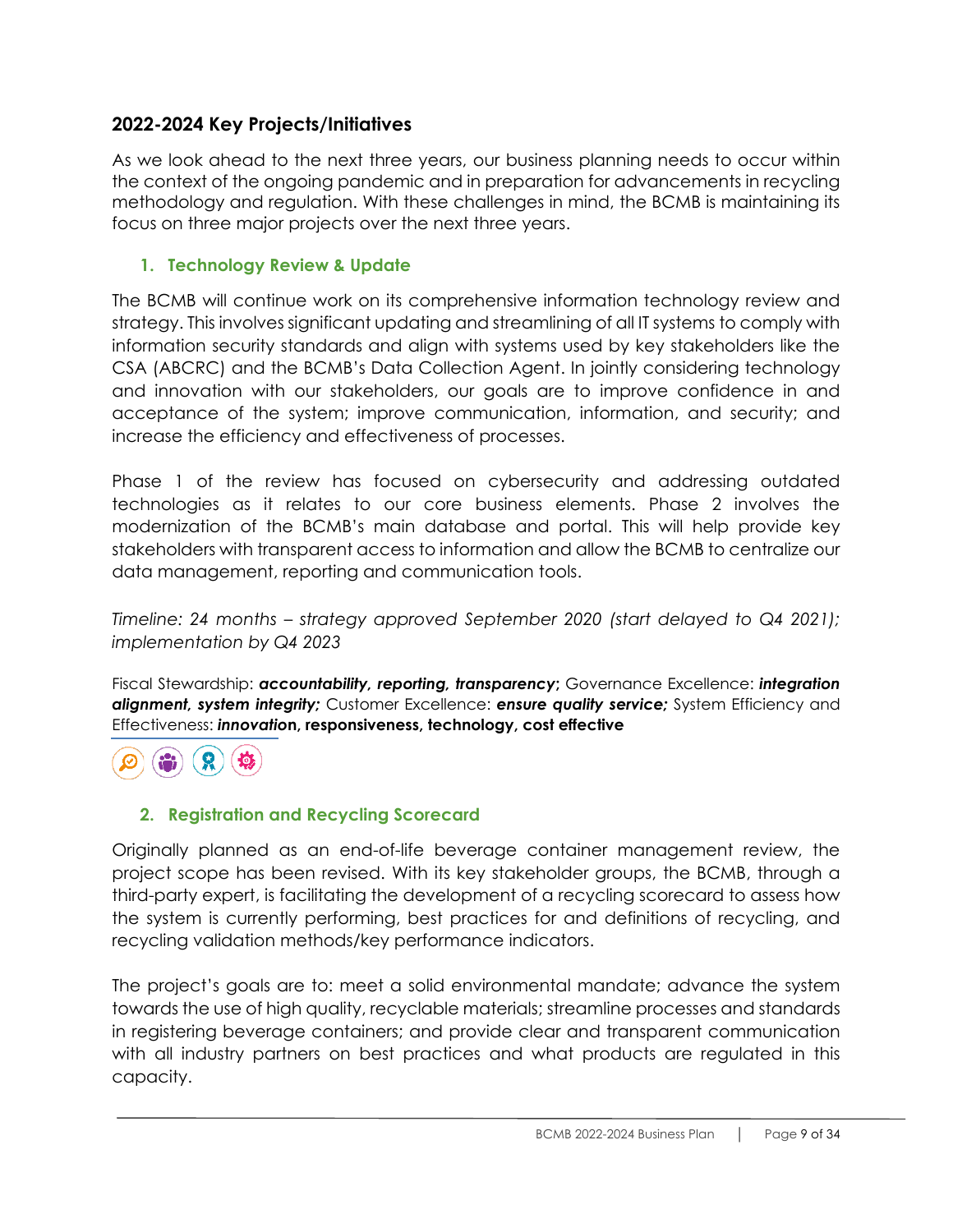As part of the project, the BCMB will work with Alberta Gaming, Liquor and Cannabis (AGLC) to enhance registration oversight of alcoholic beverages. Cannabis beverage container registrations were added to BCMB registration systems in December 2019.

The Registration and Recycling Scorecard project will carry significant weight in providing the BCMB and our industry with the knowledge and capacity to effectively set standards for Alberta and to assist with aligning our standards and processes with other provinces where possible.

*Timeline: 9 months (Q4 2021 – Q2 2022)*

Environmental Protection: *reduce footprint;* Governance Excellence: *system integrity;* Customer Excellence: *satisfies;* System Efficiency and Effectiveness: *innovation, responsiveness*



#### **3. Depot Mapping and Siting Criteria**

To ensure the depot system continues to serve Albertans adequately and to administer a system that is cost effective, the BCMB is undertaking a project to analyze and make recommendations on depot siting criteria. Utilizing a third-party expert, the BCMB and industry stakeholders will review current depot network placement, demographic patterns, spatial data, and cost and service level data with a goal of modernizing depot permitting criteria in the future.

The project's goals are to: 1) ensure Albertans have convenient and accessible locations to return their beverage containers and to receive a refund of the deposit; 2) capture for recycling a minimum of 85% of all beverage containers sold in Alberta through the depot system; and 3) retain the integrity of the system by ensuring it is cost effective and efficient.

*Timeline: 15 months (Q2 2021 – Q4 2022)*

Environmental Protection: *reduce footprint;* Governance Excellence: *system integrity;* Customer Excellence: *satisfies, accessible;* System Efficiency and Effectiveness: *responsiveness, cost effective*

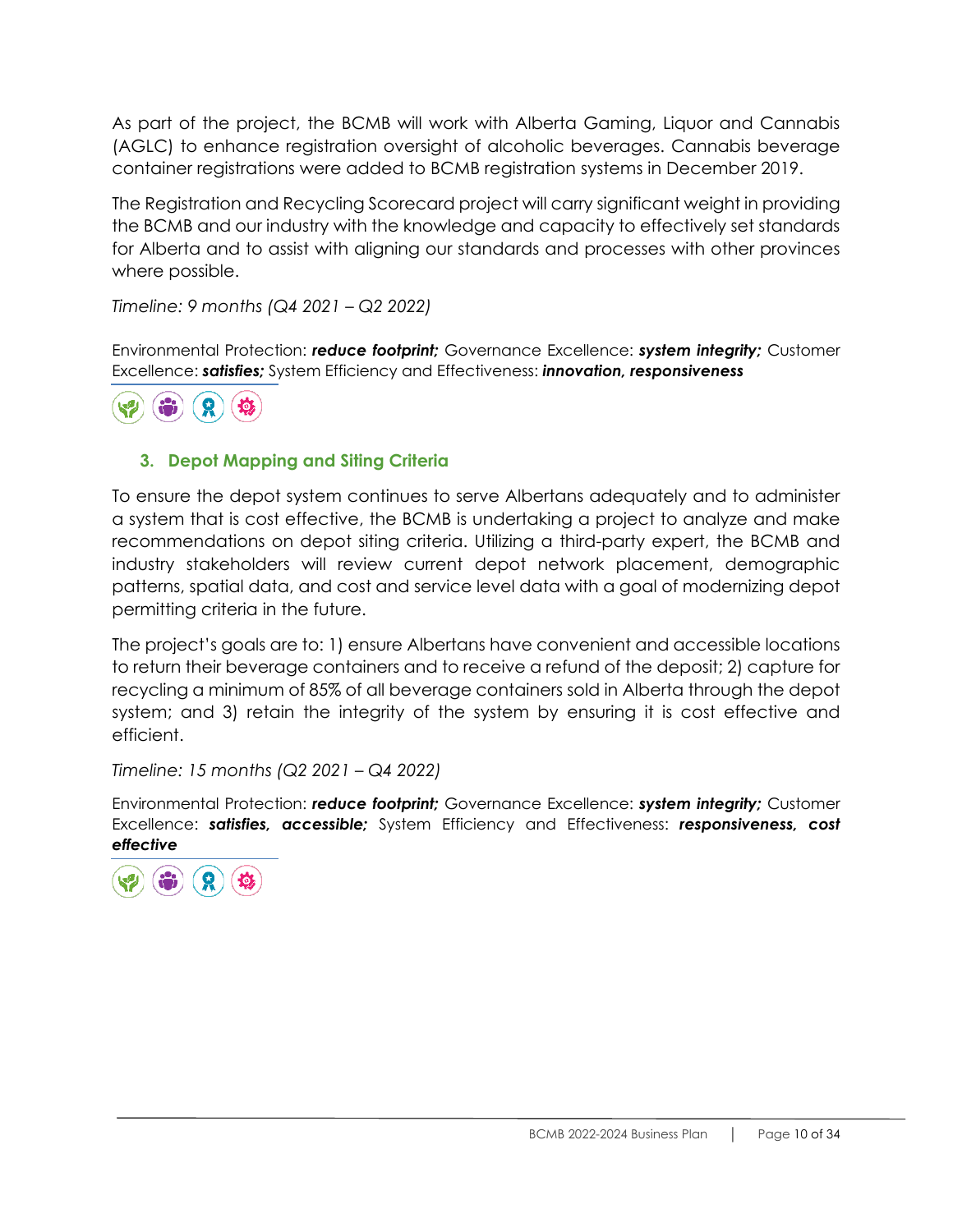#### **Outcome 1 – Environmental Protection**



The BCMB recognizes the importance of protecting and enhancing Alberta's environment through sustainable practices. We reduce the impact of beverage containers on the environment by minimizing the number of beverage containers discarded as litter, diverting beverage containers from the waste stream, enabling the reuse of containers, and protecting and ensuring the use of recycled container materials.

#### **Key Strategies**

| <b>Minimize Impact</b>  | Minimize the environmental impact of beverage containers through<br>reuse and recycling.                                             |
|-------------------------|--------------------------------------------------------------------------------------------------------------------------------------|
| <b>Sustainability</b>   | Improve the sustainability of the beverage container system and work<br>towards a circular economy for beverage container recycling. |
| <b>Reduce Footprint</b> | Reduce the environmental footprint of the system.                                                                                    |

#### **Actions**

- 1. Continue to focus industry efforts on meeting or exceeding the Government of Alberta's 85% collection rate goal for the system.
- 2. Develop a Recycling Scorecard that will assess the beverage container recycling system's performance.
- 3. Establish new definitions for recycling that align with current best practices and other leading jurisdictions and that include better reporting on recycling rates as well as the collection and reuse rates for refillable containers.
- 4. Begin using/tracking new performance metrics for reducing the footprint of beverage containers.

#### **Performance Metrics Minimize Impact**

| Performance<br><b>Indicators</b>                                                                                                     | % of all<br><b>containers</b><br>returned in<br>2020 | 2016<br><b>Actual</b> | 2017<br><b>Actual</b> | 2018<br><b>Actual</b> | 2019<br><b>Actual</b> | 2020<br><b>Actual</b> |
|--------------------------------------------------------------------------------------------------------------------------------------|------------------------------------------------------|-----------------------|-----------------------|-----------------------|-----------------------|-----------------------|
| <b>Overall collection rate</b>                                                                                                       | $100\%$ <sup>4</sup>                                 | 86.2%                 | 85.5%                 | 86.0%                 | 85.3%                 | 82.2%                 |
| Collection rate:<br>Number of containers returned through depots compared to sales reported by manufacturers<br>for the same period. |                                                      |                       |                       |                       |                       |                       |
| Cans & Non-Refillable<br>Glass                                                                                                       | 58.3%                                                | 91.4%                 | 89.8%                 | 90.2%                 | 89.6%                 | 85.8%5                |

*4For the 12-month period ending July 2021, the total system volume equated to 2.14 billion containers returned.*

*5As of 2020, the BCMB is reporting collection rates for refillable glass containers separately from cans and non-refillable glass containers.*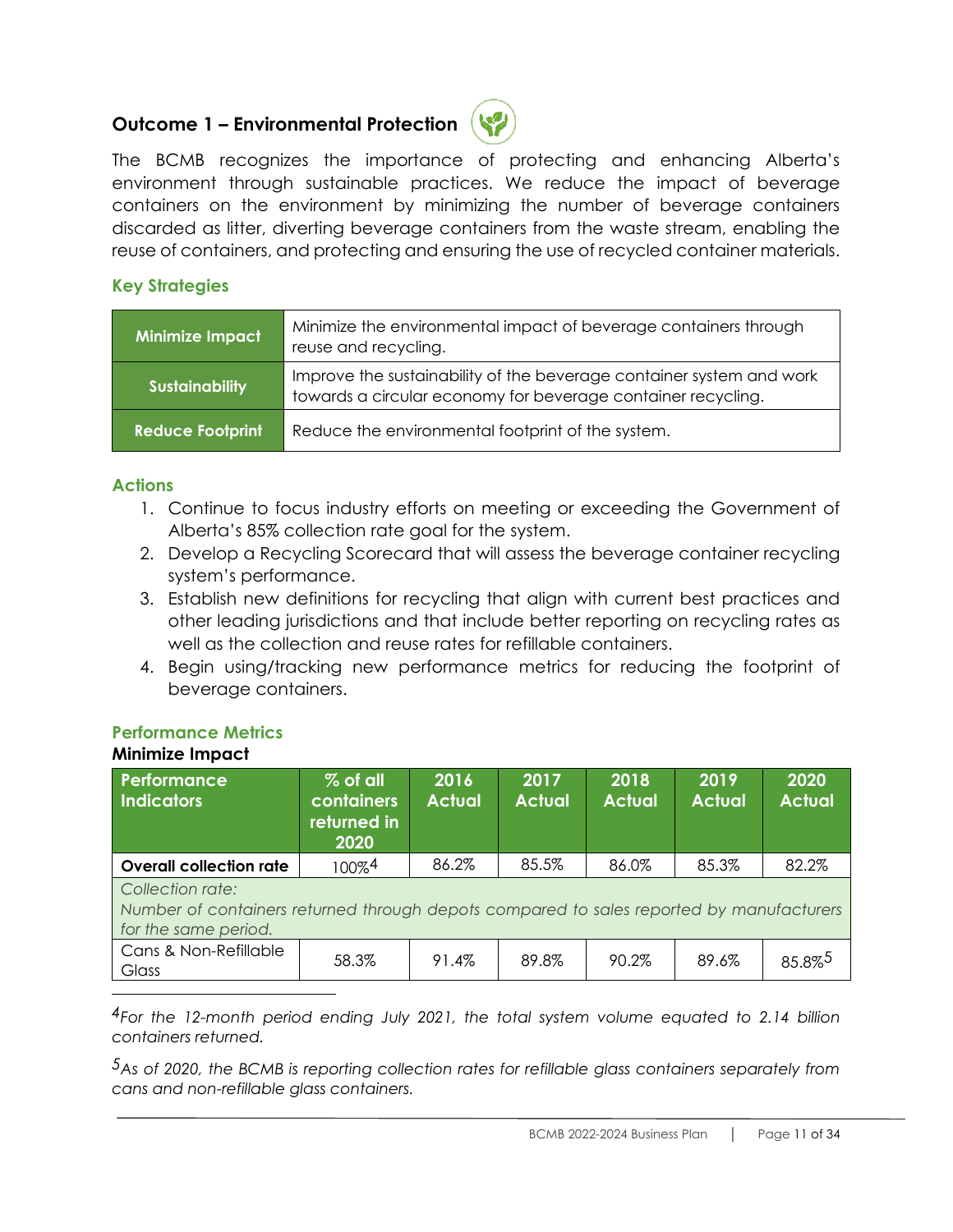| <b>Refillable Glass</b> | 2.1%    | 98.4% | 99.2% | 98.6% | 100.4% | 102.1% |
|-------------------------|---------|-------|-------|-------|--------|--------|
| <b>Plastics</b>         | 32.1%   | 81.0% | 81.9% | 82.5% | 81.6%  | 78.5%  |
| Polycoats               | $7.5\%$ | 72.3% | 71.3% | 72.3% | 71.1%  | 69.3%  |

**Collection Rate:** The collection rate is a key measure of success in the beverage container recycling industry. Historically referred to as a return rate, the BCMB is shifting its terminology to distinguish between collection and recycling rates and to more accurately reflect the language used in most other jurisdictions. The collection rate is the percentage of beverage containers returned by Albertans, collected by depots, and purchased from depots by the CSA or CSPs, compared to the number of beverage containers sold by manufacturers in Alberta. The recycling rate (not yet reported on) is the actual quantity of collected materials reused or turned into a new product.

The CSA (ABCRC) collects all non-refillable beverage containers, which equates to approximately 98% of all containers returned to Alberta depots. Refillable glass containers (primarily beer bottles) are collected by CSPs, mainly the Alberta Beer Container Corporation.

The overall collection rate for 2020 was 82.2%, the first time it has been below the Government of Alberta's 85% goal for the industry since 2014. This was mainly due to the pandemic, an increase in single use beverage container purchases, and the temporary closure of some depots in March and April 2020. However, indications are that the collection rate for 2021 will be closer to normal levels again. For the 12-month period ending July 2021, the collection rate was at 84.7%.

| <b>Performance Indicators</b>                                                |                                  | 2019 Actual | 2020 Actual |
|------------------------------------------------------------------------------|----------------------------------|-------------|-------------|
| Transportation of products from ABCRC to end destination (kilometres driven) |                                  |             |             |
| Material Type <sup>7</sup>                                                   | <b>Destination</b>               |             |             |
| Cans & Non-Refillable Glass                                                  | <b>United States;</b><br>Alberta | 2,877,951   | 2,728,346   |
| <b>Plastics</b>                                                              | Alberta; British<br>Columbia     | 351,994     | 346,979     |
| Polycoats                                                                    | North America                    | 536,960     | 578,197     |

#### **Reduce Footprint**

*<sup>6</sup> Refillable glass returns sometimes exceed 100% due to the fiscal year cycle and the lag between what is reported for sale and when it is collected by a depot.*

*<sup>7</sup>The transportation of refillable glass containers is not included in the environmental performance indicators.*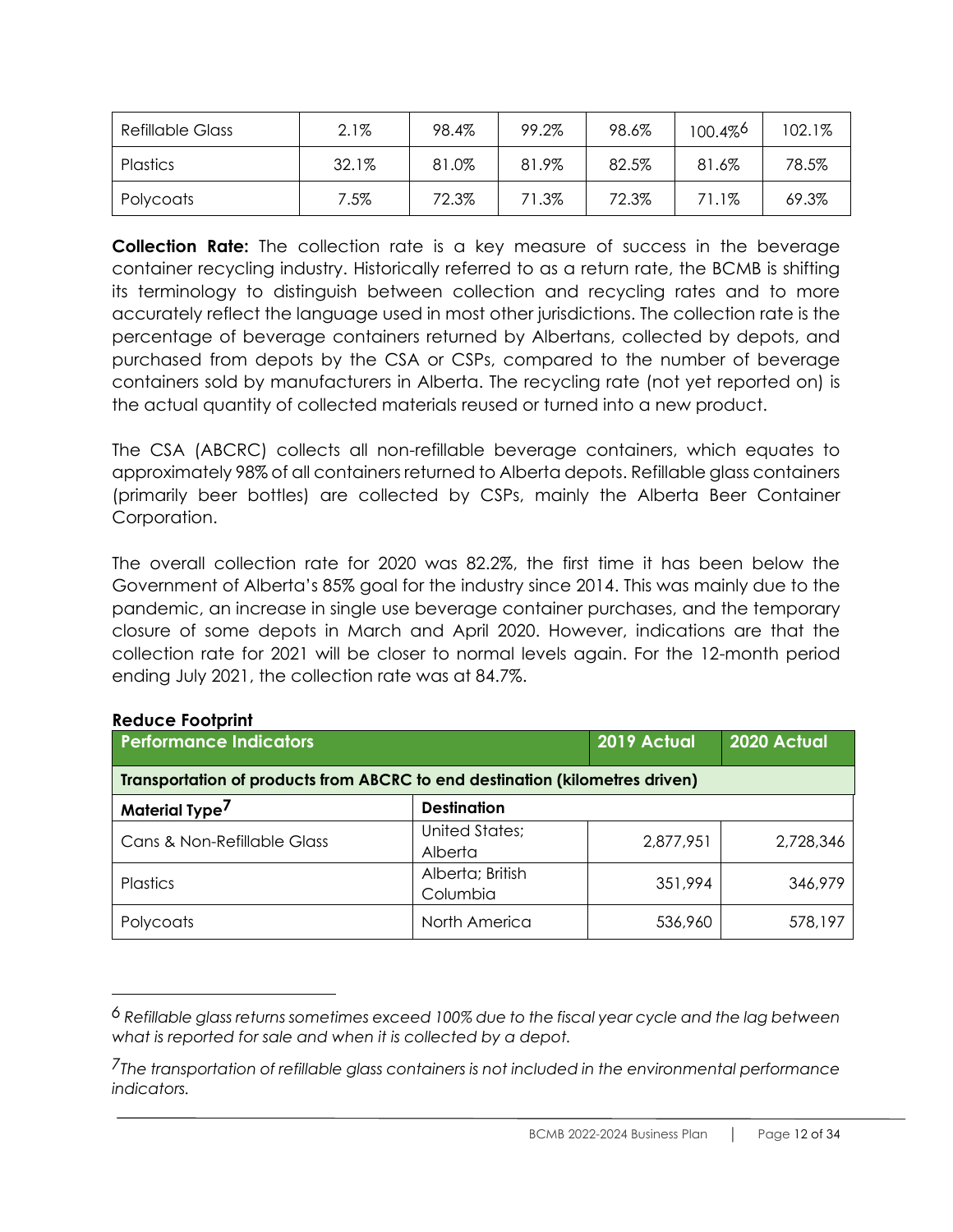| Transportation of products from depots to ABCRC <sup>8</sup>                                                                       |           |           |
|------------------------------------------------------------------------------------------------------------------------------------|-----------|-----------|
| Kilometres driven                                                                                                                  | 3,028,005 | 3,182,358 |
| Number of loads                                                                                                                    | 32,623    | 32,541    |
| <b>Material Recycled (metric tonnes diverted from landfill)</b>                                                                    |           |           |
| Cans & Non-Refillable Glass                                                                                                        | 65,499.70 | 64,244.32 |
| Plastics                                                                                                                           | 19,961.37 | 19,753.93 |
| Polycoats                                                                                                                          | 5,179.20  | 2,554.54  |
| Recycling Rate <sup>9</sup>                                                                                                        |           |           |
| Percentage of residual loss compared to containers<br>collected (measured net of residuals lost during processing<br>of materials) |           |           |

In 2020, the BCMB commissioned a review of its environmental performance indicators by a third-party expert. The review found that our environmental indicators should be harmonized with those of the Government of Alberta, neighboring provinces and other leading jurisdictions and should place a stronger focus on metrics meeting industry best practices.

The BCMB has established four new performance indicators that we will begin reporting on in the 2021Annual Report:

- 1. Transportation of products from ABCRC to end destination (source: ABCRC Sustainability Report)
- 2. Transportation of products from depots to ABCRC (source: ABCRC Sustainability Report)
- 3. Material recycled metric tonnes diverted from landfill by material stream (source: ABCRC Sustainability Report)
- 4. Recycling rate the percentage of residual loss compared to containers collected (measured net of residuals lost during processing of materials)

**Transportation of products from ABCRC to end destination and from depots to ABCRC:** As the beverage container recycling system's Collection System Agent, ABCRC has an operating agreement with the BCMB for the collection of containers from Alberta's 223 depots. They manage an extensive and flexible transportation and logistics system to

*<sup>8</sup> Mileage was adjusted to account for depot relocation and travel distance.*

*<sup>9</sup> Reporting on the new Recycling Rate indicator will begin upon completion of the Registration and Recycling Scorecard Project.*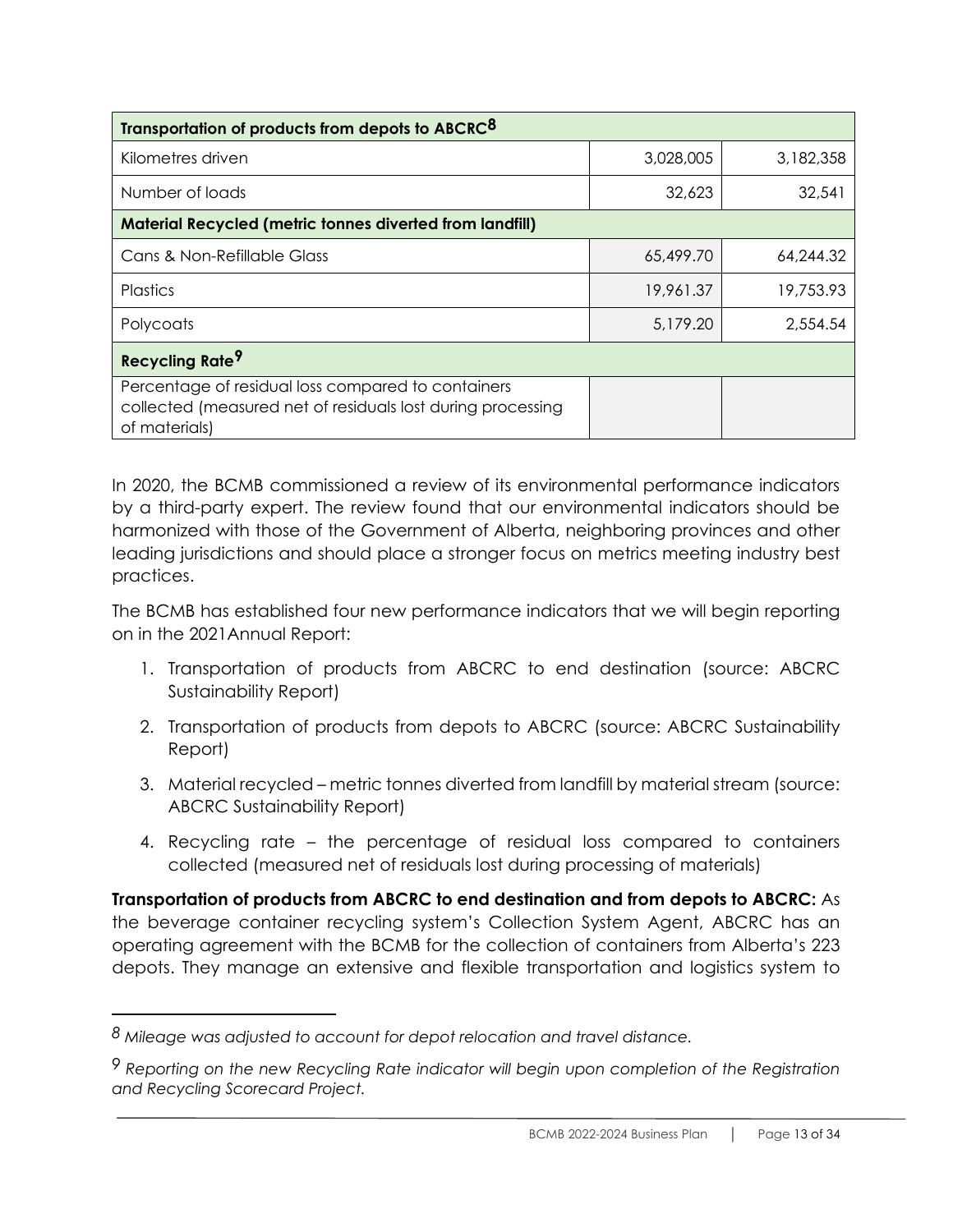carry beverage containers as efficiently as possible through the recycling supply chain. Back-haul carriers (trucks that are returning to the Calgary and St. Albert CSA plants and would otherwise be empty) are leveraged as much as possible to reduce the environmental footprint, and several of the carriers contracted by ABCRC are members of the SmartWay Transport Partnership (SmartWay) run in Canada by Natural Resources Canada. SmartWay helps businesses move goods efficiently and competitively while reducing fuel costs and emissions by helping carriers and shippers to benchmark their operations, track fuel consumption and improve their overall performance.

Tracking kilometres driven and the number of loads transported from depots gives the ABCRC valuable data with which to make decisions and adjustments in operation where possible to increase efficiencies and reduce emissions.

**Material recycled:** The BCMB recognizes the importance of protecting and enhancing Alberta's environment through sustainable practices. We reduce the impact of beverage containers on the environment by minimizing the number of beverage containers discarded as litter, diverting beverage containers from the waste stream/landfills, enabling the reuse of containers, and protecting and ensuring the use of recycled container materials.

Assessing the number of metric tonnes of beverage containers diverted from landfills each year is an excellent indicator of waste diversion and that beverage containers are being recycled or reused.

**Recycling Rate:** The BCMB has adopted another new performance indicator that quantifies the percentage of residual loss compared to containers collected (measured net of residuals lost during processing of materials). We will begin reporting on the recycling rate upon completion of the Registration and Recycling Scorecard Project.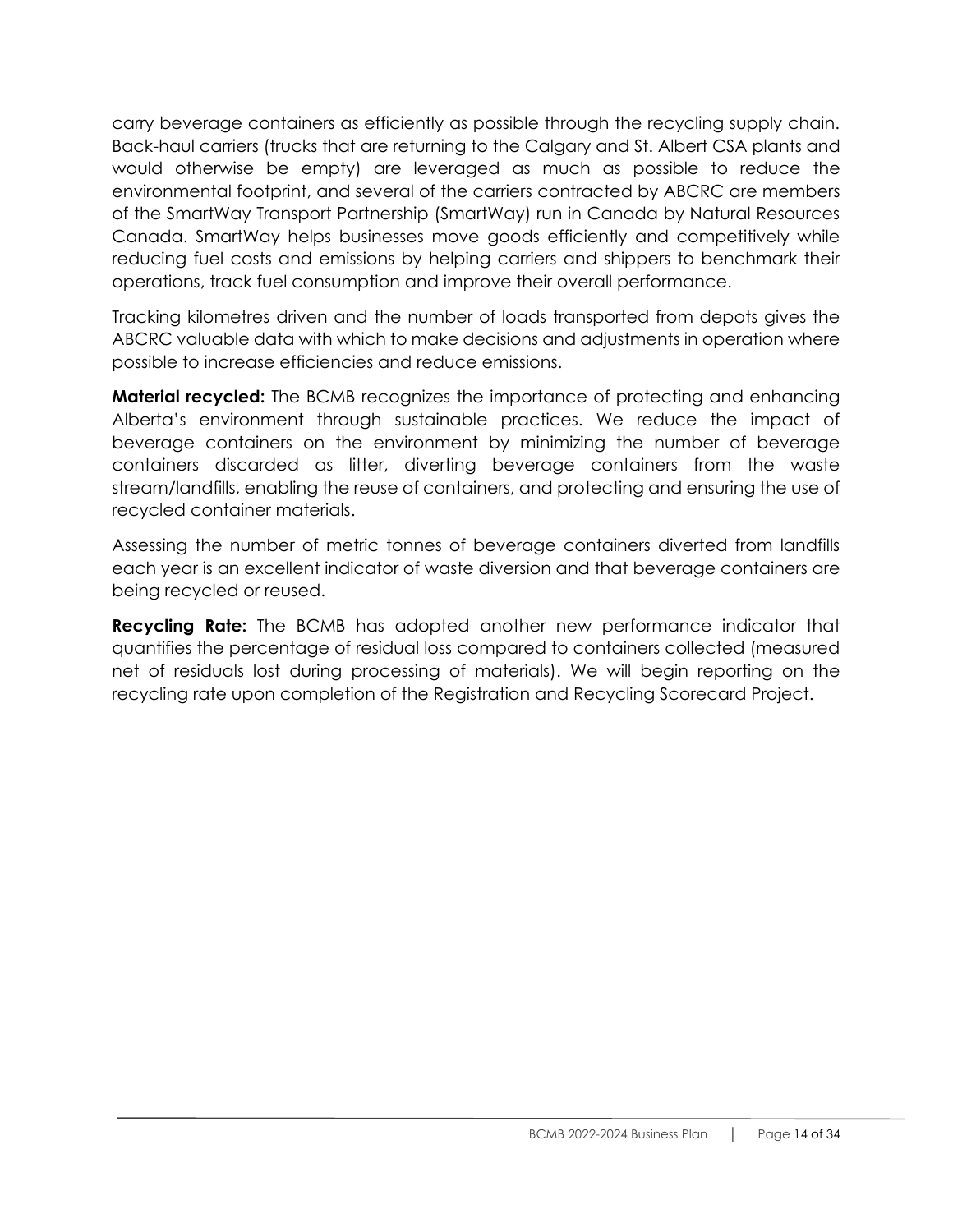#### **Outcome 2 – Fiscal Stewardship**



As a leading regulator, the BCMB accepts the challenge to be fiscally responsible. Through sound risk management, clear reporting, and full transparency and accountability, we seek to minimize risk and cost to the system and engage partners through sound communication.

#### **Key Strategies**

| <b>Accountability</b> | Introduce accountability measures to minimize system risk.                                                                 |
|-----------------------|----------------------------------------------------------------------------------------------------------------------------|
| <b>Reporting</b>      | Report clearly (using meaningful and measurable targets) on the<br>achievement of our mandate and government expectations. |
| <b>Transparency</b>   | Maintain full transparency regarding operations and finances.                                                              |

#### **Actions**

- 1. Develop and approve an annual operating budget and three-year business plan.
- 2. Ensure that an external audit of the BCMB's financials is conducted annually and that financial statements and policies are approved by the Board quarterly.
- 3. Conduct a quarterly risk review and maintain a risk register.
- 4. In keeping with CSA and CSP Operating Agreements, continue to monitor compliance and adherence to financial operating standards (manufacturer reporting and remitting, Handling Commission Review processes and payments), ensuring any required improvements are made.

#### **Performance Metrics Accountability**

#### **Descriptor Only**

The BCMB is accountable to its stakeholders. To this end, senior management works with the Board to develop and approve an annual operating budget and three-year business plan that is submitted to the Ministry of Environment and Parks on an annual basis. The Board undertakes a full review of all value statements, outcomes, and key strategies every second year. The BCMB undergoes an external audit each year and the Board reviews and approves financial statements and applicable policies quarterly. Accountability measures also include the responsibility of the BCMB to identify and mitigate risk for the beverage container system in Alberta. As part of this accountability, BCMB senior management undertake quarterly risk reviews and maintain a risk register that is reviewed by the Board on an annual basis.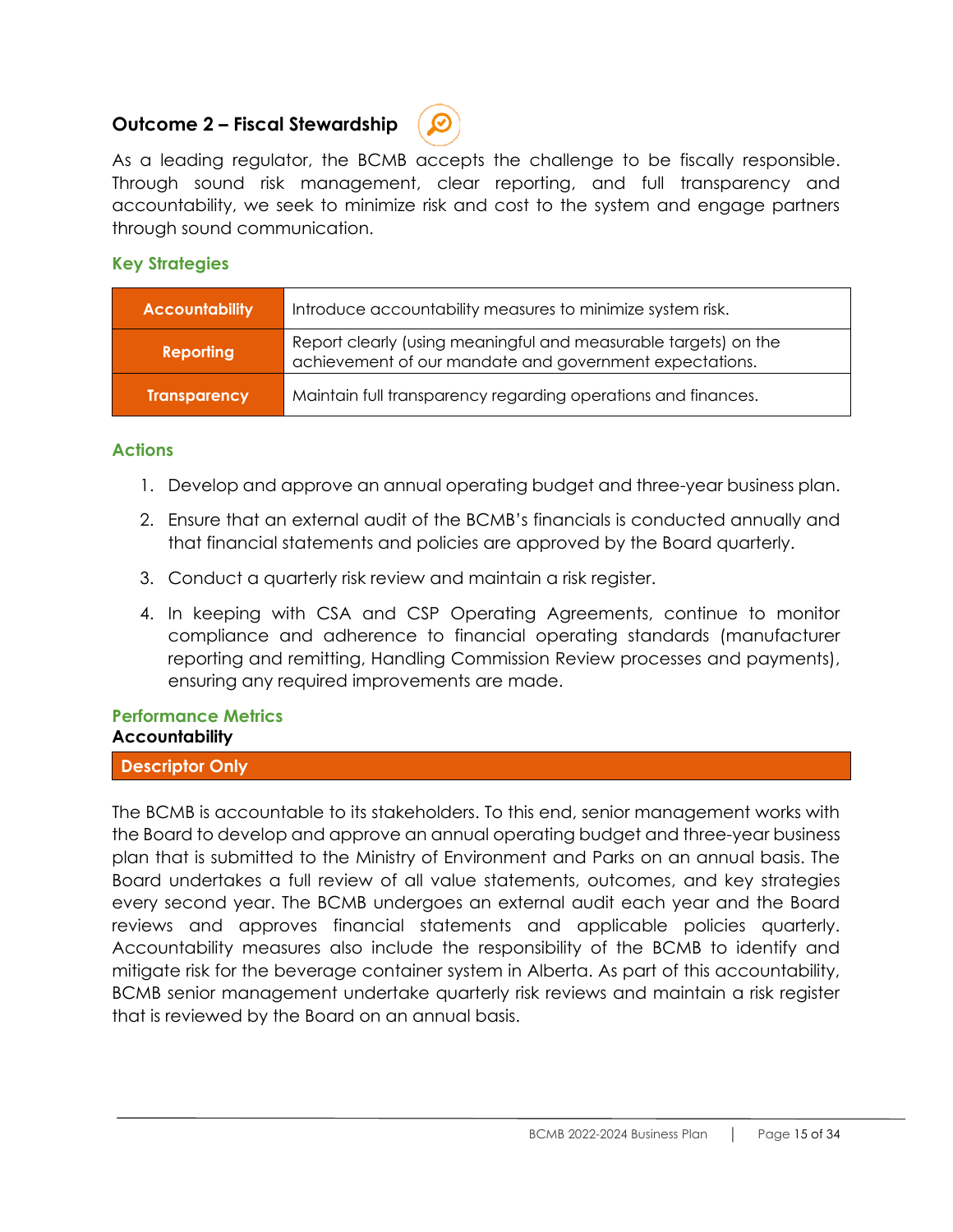#### **Reporting and Transparency**

| <b>Performance Indicators</b>                                                        | <b>Actual</b><br>2016 | <b>Actual</b><br>2017 | <b>Actual</b><br>2018 | <b>Actual</b><br>2019 | <b>Actual</b><br>2020 |
|--------------------------------------------------------------------------------------|-----------------------|-----------------------|-----------------------|-----------------------|-----------------------|
| Net system cost: total of all costs and offsetting revenues in dollars per container |                       |                       |                       |                       |                       |
|                                                                                      | \$0.0315              | \$0.0280              | \$0.0263              | \$0.0294              | \$0.0294              |
| Net system cost by container type                                                    |                       |                       |                       |                       |                       |
| <b>Cans and Glass</b>                                                                | \$0.0207              | \$0.0154              | \$0.0140              | \$0.0170              | \$0.0228              |
| <b>Plastics</b>                                                                      | \$0.0468              | \$0.0465              | \$0.0452              | \$0.0464              | \$0.0393              |
| Polycoats                                                                            | \$0.0339              | \$0.0438              | \$0.0445              | \$0.0502              | \$0.0396              |

**Net Cost:** The system is funded in three ways:

- 1. Container Recycling Fees (CRF) set by manufacturers and paid by consumers at the point of purchase (which may be zero).
- 2. Unredeemed deposits forfeited by consumers who paid it at point of purchase and abandoned the container (never returned to a depot).
- 3. The salvage value of the materials recovered and recycled.

The true net cost is the CRF as the other revenues are derived from the system's activities. Several factors are beyond the control of the system such as the exchange rate and scrap value of materials, both of which can be volatile. This metric also considers that as the collection rate increases, funding provided by unredeemed deposits decreases.

#### **Reporting and Transparency**

| <b>Performance Measures</b>                                                                                             | <b>Last Actual</b><br>2020 | <b>Target</b><br>2022 | <b>Target</b><br>2023 | <b>Target</b><br>2024 |
|-------------------------------------------------------------------------------------------------------------------------|----------------------------|-----------------------|-----------------------|-----------------------|
| <b>Collection System Agent Compliance</b>                                                                               |                            |                       |                       |                       |
| <b>Payment Compliance:</b><br>The percent of all payments made to<br>depots within the industry standard                | 100%                       | 100%                  | 100%                  | 100%                  |
| <b>Collection Compliance:</b><br>The number of reported loads not picked up<br>from depots within the industry standard |                            | $\mathcal{P}$         | 2                     |                       |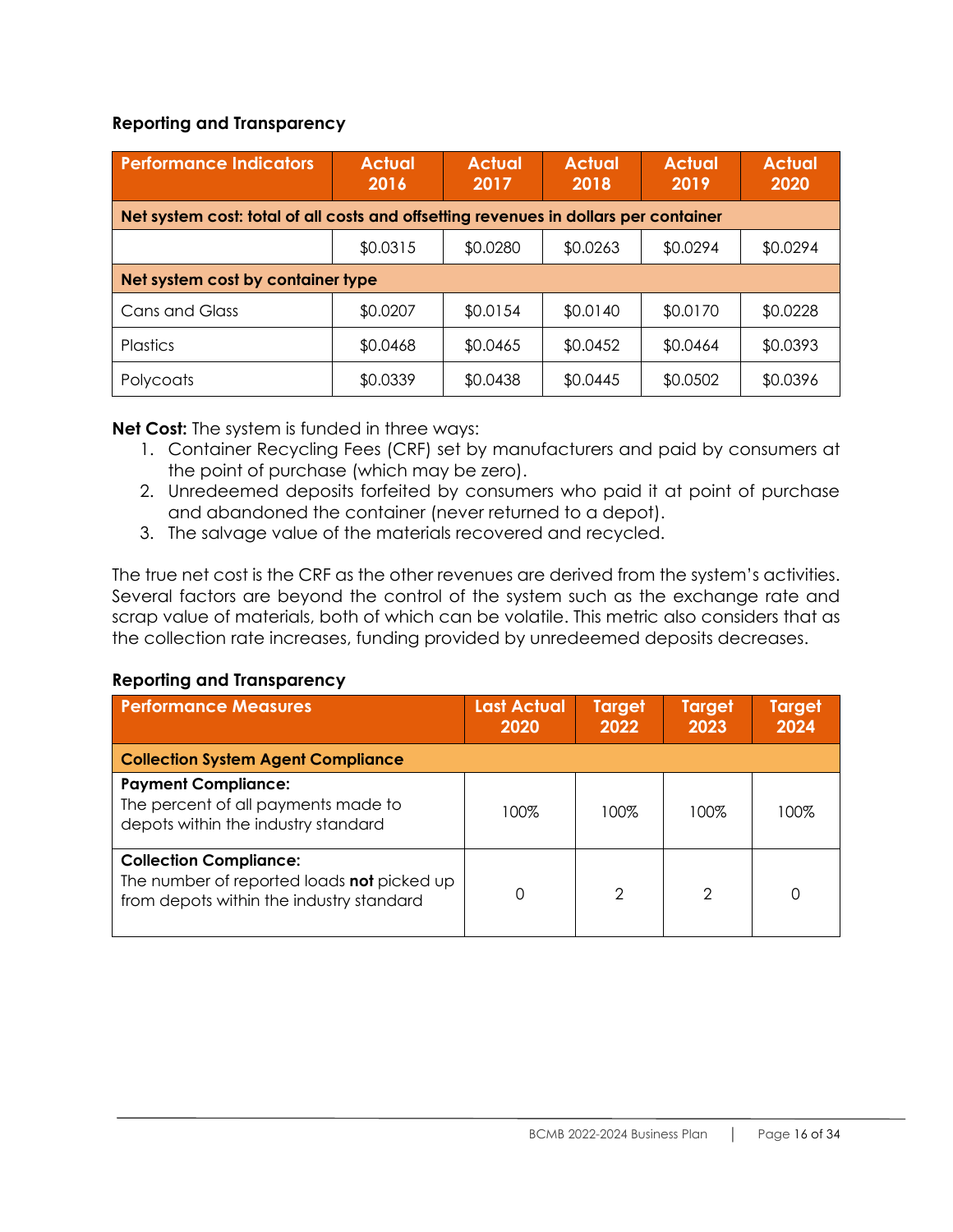| CSA Operating Compliance: 10<br>The inspection score based on agreed<br>performance standards                              | $89.2\%$ <sup>11</sup> | 91%  | 92%  | 93%  |
|----------------------------------------------------------------------------------------------------------------------------|------------------------|------|------|------|
| <b>Collection Service Provider (CSP) Compliance 12</b>                                                                     |                        |      |      |      |
| <b>CSP Operating Compliance:</b><br>The evaluation score based on agreed<br>performance standards                          | 92%                    | 93%  | 93%  | 95%  |
| <b>Depot Compliance</b>                                                                                                    |                        |      |      |      |
| <b>UCA Filing Compliance:</b><br>The % of depots that filed required financial<br>documents to the Data Collection Agent   | 98.2%                  | 100% | 100% | 100% |
| <b>Manufacturer Compliance</b>                                                                                             |                        |      |      |      |
| <b>Sales Verification:</b><br>The % of all container sales remitted to CSA<br>and verified by manufacturers for prior year | 98.9%                  | 100% | 100% | 100% |

#### **CSA Compliance**

**Payment Compliance:** All depots are required by regulation to refund the deposit value of containers when returned by the public. The CSA is also required to operate according to standards set by the industry for collection from and payment to depots, which includes the refund of the deposit and a handling commission paid to each depot for each container collected. The standard set by the industry for payment is nine days.

The CSA has continued to improve their performance in recent years, achieving perfect payment compliance in 2020 and for 18 straight months.

**Collection Compliance:** The standard set by the industry for CSA collection of containers from depots is determined based on the volume of the depot, the scheduling of appointments, and the adherence to that schedule. 2020 was the first year in which there were no scheduled loads that were not picked up without communication from the CSA.

**Operating Compliance:** Operating agreements signed by the CSA commit them to performance standards regarding service to depots and overall operational

*<sup>10</sup> Results now reflect overall CSA inspection compliance (were previously reported separately for the Calgary and St. Albert plants).*

*<sup>11</sup>The 2020 actual is above the 84% target due to collaborative work with the CSA to revamp its inspection form to ensure consistent and measurable standards and that expectations are clear and understood. Targets for 2022 to 2024 have also been adjusted to reflect the changes.* 

*<sup>12</sup> The new performance measure for CSP Compliance is based on monthly evaluations. One point is assigned for each achieved standard and zero for those not achieved. Total achievements for each month are divided by the total number of standards (8). Amounts for all months of the year are then totaled and the average taken.*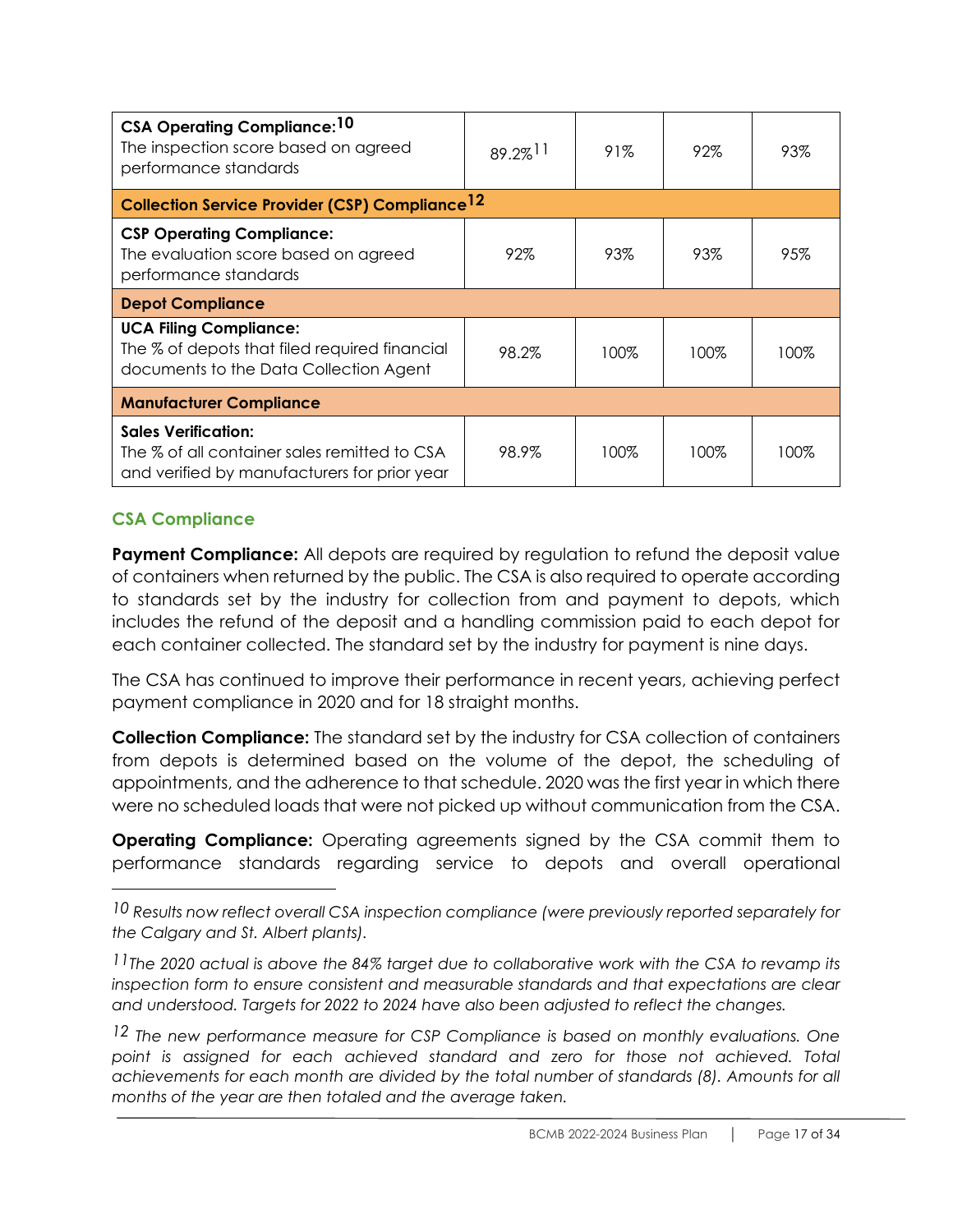compliance. The BCMB regularly inspects both Calgary and St. Albert CSA plants for adherence to these standards. This is a collaborative process that is intended to reduce risk and serves as a feedback mechanism to enhance efficiencies. The CSA's inspection score was 89.2% in 2020, above the target of 84%.

#### **CSP Compliance**

**Operating Compliance:** Operating agreements signed by CSPs commit them to performance standards regarding service to depots and overall operational compliance. The BCMB evaluates CSPs monthly on agreed upon standards and an annual average is used to reflect their compliance score.

#### **Depot Compliance**

**UCA Filing Compliance**: Depots are paid a handling commission for each container handled and shipped properly to the CSA or back to the manufacturer directly through an appointed CSP. These handling commissions are set by a utility-like rate setting process that depends on depots reporting their costs annually using a form called the Uniform Code of Accounts (UCA). The Board has set criteria for the remittance of this information, much like the process for reporting taxes; depots are required to report annually and within six months of their fiscal year end. The information is collected by an independent third-party (a data collection agent) that analyzes and processes the information for the purposes of setting handling commissions and evaluating system performance.

With an enhanced focus on depot UCA filing compliance over the past few years, compliance in 2020 was 98.2%, with a few depots behind due to COVID-19. Those few depots are working with the DCA to provide the necessary information.

#### **Manufacturer Compliance**

**Sales Verification:** In the same way depots are required to submit a UCA annually to verify their costs, manufacturers are required to verify their total sales for the prior year within six months of year end. This ensures an accurate accounting of sales across sales periods and sales jurisdictions and is an important accountability step for the CSA. It also informs different calculations such as the Container Recycling Fee and the collection rate by material stream.

Compliance by high-volume manufacturers is currently excellent, with a CSA reported compliance rate of almost 100% of the total system volume. However, as of September 2021, these compliant manufacturers account for only about 80% of all manufacturers. That means a few higher-volume and some smaller-volume manufacturers are noncompliant with the Regulation. In collaboration with the CSA and with Alberta Environment and Parks, the BCMB is working to establish all manufacturers as compliant.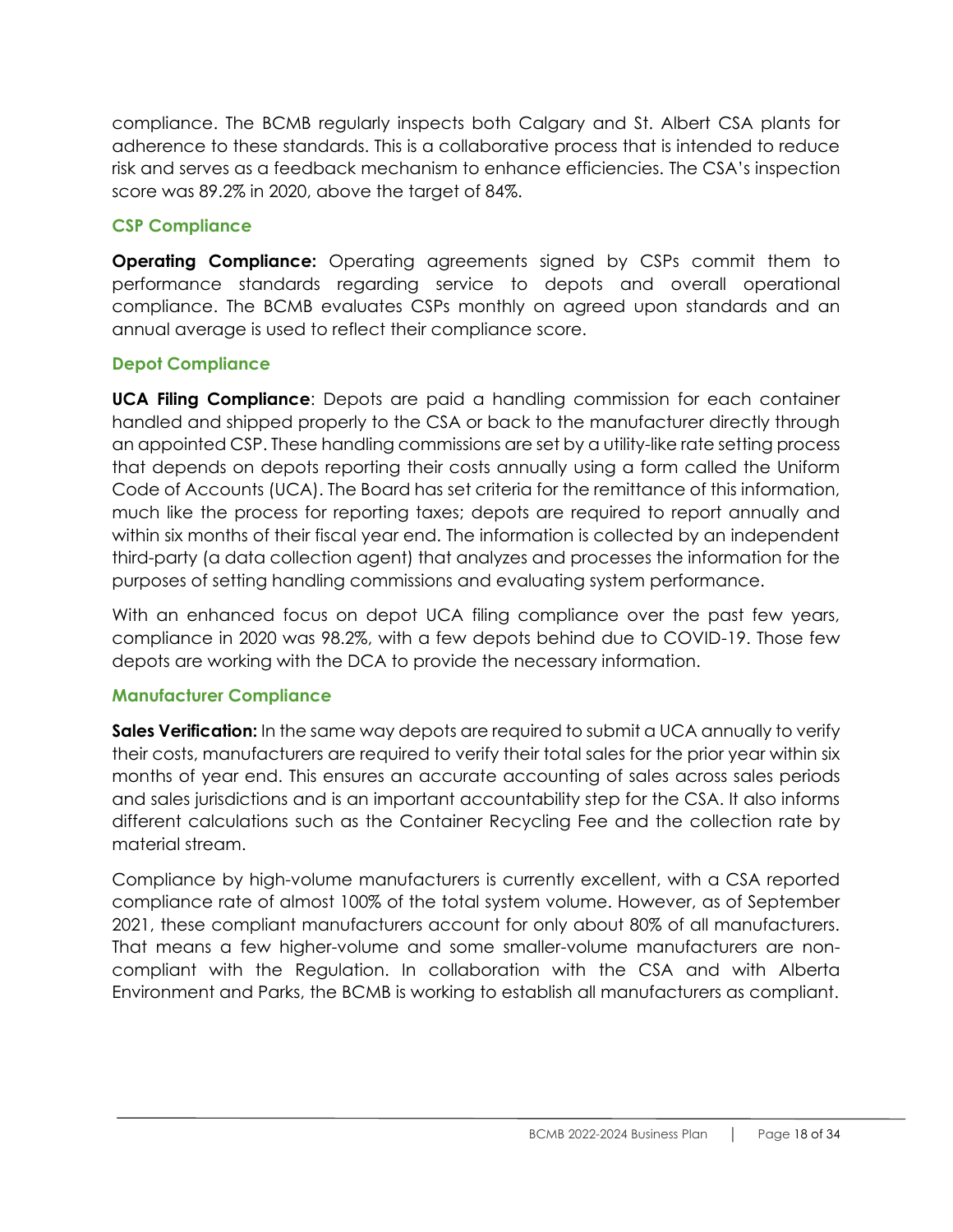## **Outcome 3 - Governance Excellence**



The BCMB is committed to effective regulatory oversight of all aspects of the life cycle of beverage containers in Alberta, from the registration of new containers through to end of life. Through a management system framework, we strive for a standard of excellence and ensure performance indicators deliver outcomes consistent with this goal.

#### **Key Strategies**

| <b>Compliance</b>                            | Achieve a high degree of compliance with operating and reporting<br>requirements.           |
|----------------------------------------------|---------------------------------------------------------------------------------------------|
| <b>Integration &amp;</b><br><b>Alignment</b> | Ensure a high level of integration and alignment with by-laws, policies,<br>and operations. |
| <b>Communication</b>                         | Deliver timely, clear, and effective communication.                                         |
| <b>System Integrity</b>                      | Ensure stakeholder trust through system integrity.                                          |

#### **Actions**

- 1. Emphasize the BCMB's regulatory role and functions and shift any industry operations to the appropriate stakeholders (ABCRC, ABDA, ABCC, depots) to ensure our work is strictly focused on regulation and protecting the reputation and success of the current system.
- 2. Continue implementation of the new retail inspection program that started in 2021 with an increase in the number of compliance audits and by focusing attention on underperforming retail locations.
- 3. Continue with refund compliance audits and depot inspections, working with depots to ensure industry standards for each area are being met and any issues or deficiencies are addressed.
- 4. Develop depot mapping and siting criteria to identify and rectify depot viability issues and consider solutions for maintaining the optimum number of depots in Alberta through BCMB policies, by-laws, and operating principles.
- 5. Develop a Recycling Scorecard as a means of rating the beverage container recycling system's performance and develop and adopt recycling definitions that are harmonized with other jurisdictions and global best practices.
- 6. Continue implementation of a comprehensive information technology strategy that streamlines and secures the BCMB's systems and aligns with systems used by key stakeholders.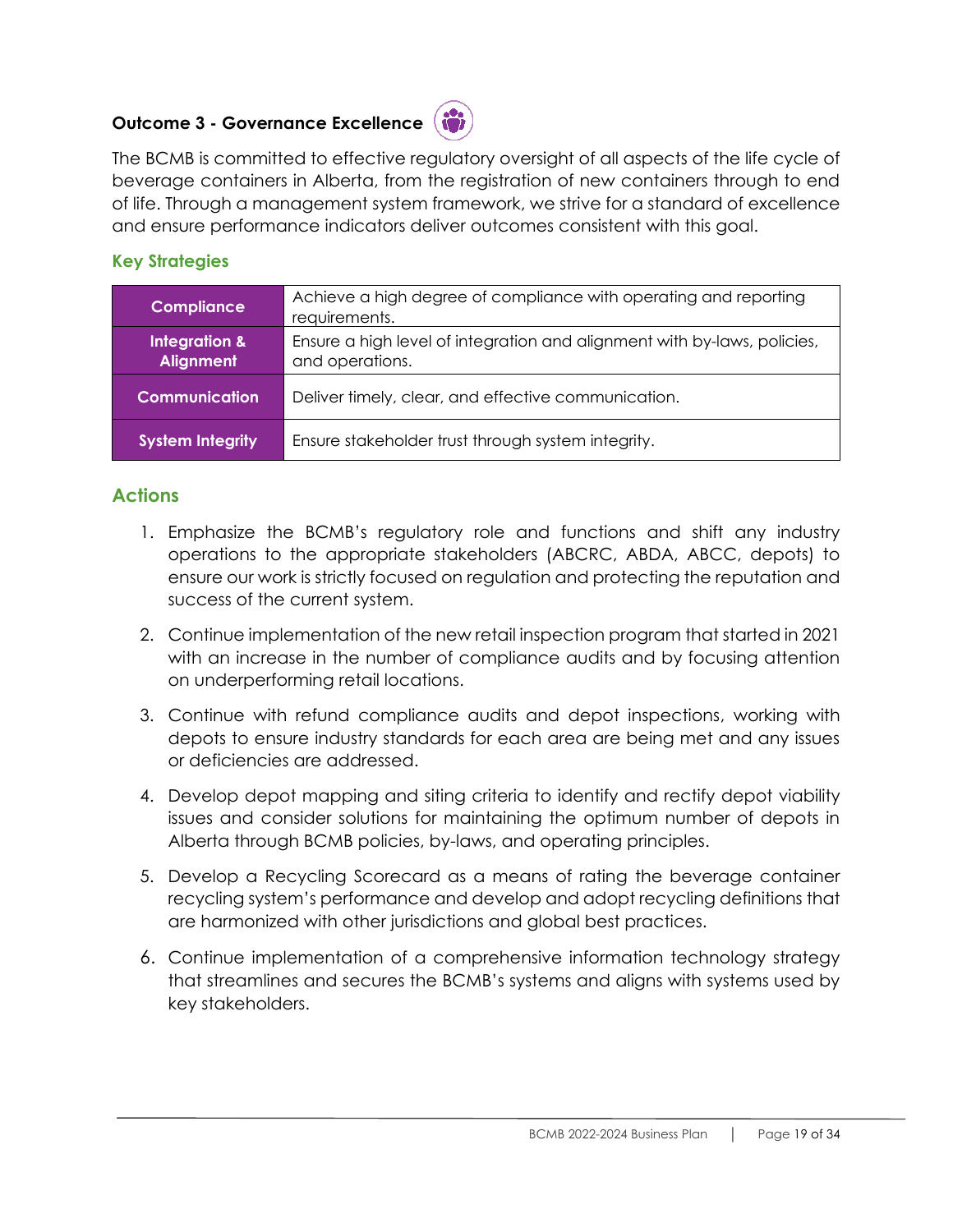#### **Performance Metrics**

#### **Compliance**

| <b>Performance Indicators</b>                                                                                             | 2016<br><b>Actual</b> | 2017<br><b>Actual</b> | 2018<br><b>Actual</b> | 2019<br><b>Actual</b> | 2020<br><b>Actual</b> |
|---------------------------------------------------------------------------------------------------------------------------|-----------------------|-----------------------|-----------------------|-----------------------|-----------------------|
| <b>Depot Compliance</b>                                                                                                   |                       |                       |                       |                       |                       |
| <b>Refund Compliance: 13</b><br>The % of audits conducted that were<br>refunded within industry standard                  | 87%                   | 88%                   | 79%                   | 91%                   | 84%                   |
| <b>Quality Compliance:</b><br>Shipments of containers from depots within<br>industry standard                             | 90%                   | 91%                   | 87%                   | 91%                   | 95%                   |
| <b>Operational Compliance: 14</b><br>The % of depots inspected that are<br>compliant with BCMB by-laws and policies       |                       |                       |                       | 70%                   | 70%                   |
| The % of depots with deficiencies that<br>were corrected prior to entering the<br>Compliance Framework <sup>15</sup>      |                       |                       |                       | 56%                   | 69%                   |
| <b>Retail Compliance</b>                                                                                                  |                       |                       |                       |                       |                       |
| <b>Retail Compliance: NEW</b><br>The % of retail locations inspected that are<br>compliant with BCMB by-laws and policies |                       |                       |                       |                       |                       |

**Refund Compliance:** Anonymous audits are conducted on depots to measure the accuracy of the refund provided by depots to the public. In November 2021, the Board approved a by-law amendment to move to a percentage-based compliance threshold. To achieve compliance, a depot must provide a refund to the auditor with a variance within 0% - 3% of the actual (pre-counted) amount. An audit with a variance greater than 3% is considered non-compliant. Prior to this change in process, compliance thresholds were based on a dollar amount. To achieve the industry standard of excellence, a depot was required to refund an auditor within +/-\$0.50 of the actual refund amount.

In 2020, 249 audits were performed compared to 46 in 2019. The BCMB has been able to significantly increase the number of audits performed after securing a new contract with

*<sup>13</sup> This performance indicator will be the sole indicator for refund compliance going forward. The previous and additional indicator of percentage of audits conducted that were refunded within*  the industry standard of excellence is no longer being used as the BCMB simply needs to track if *depots are compliant or not in issuing refunds to customers.*

*<sup>14</sup> A new inspection process with new operational compliance standards was implemented in 2019.*

<sup>15</sup> The Compliance Framework includes the following four levels: Level 1 – warning letter is issued; *Levels 2 & 3 – fines are issued; Level 4 – goes directly to Compliance Director for a decision.*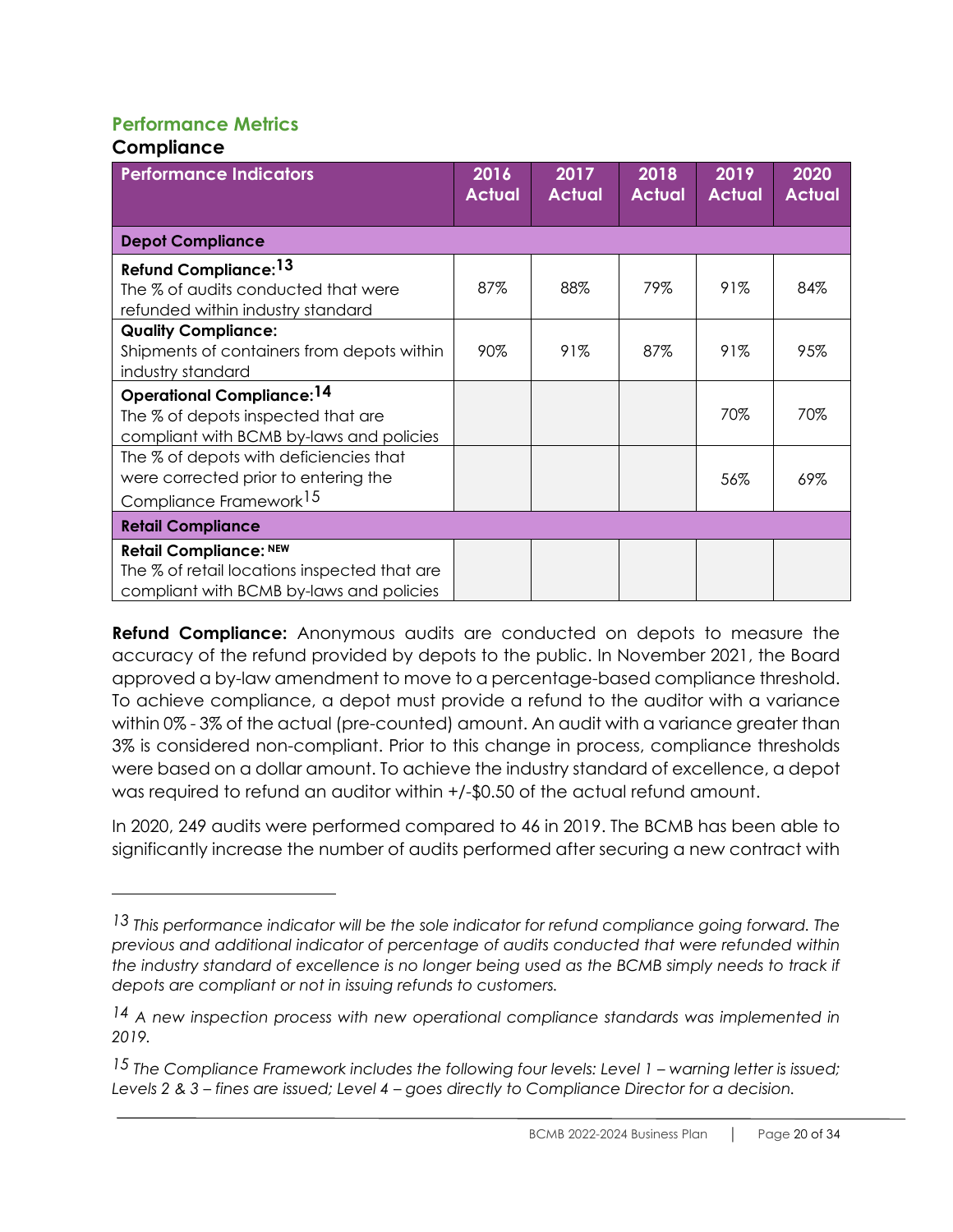a third-party auditor group with provincewide access to auditors. The BCMB has also secured a memorandum of understanding with the CSA for the acquisition of containers to be used for audits when required. Refund compliance within the industry standard was 84% in 2020, down from 91% in 2019. This drop is due to the significant increase in the number of audits in 2020 and is more representative of actual compliance.

**Quality Control Compliance:** The CSA strives to audit approximately 30,000 megabags or about two percent of the over 1.5 million bags shipped annually from depots. The results of these audits are reported to the BCMB so it can work with the depots when elevated variances occur. The performance indicator reflects the number of audits that are reported as outside of industry standard compared to whole loads shipped over the same period (a whole load refers to a full shipment from a depot, regardless of how many bags are in the shipment). Poor performance in relation to quality control enters a depot into the BCMB's quality control compliance framework.

**Operational Compliance:** The new inspection process introduced by the BCMB in 2019 reflects its new by-laws. The new operational compliance process focuses on individual deficiencies rather than percentage-based scores. Depots that are found to have deficiencies are given a timeline for correction that takes the nature of the deficiency into account. Deficiencies are usually minor in nature (i.e., an employee not wearing a depot branded uniform or a receipt without the date on it). As with the previous inspection process, the BCMB focuses on the lowest performing depots.

The percentage of depots compliant with BCMB by-laws and policies remained the same in 2020 at 70%. While 70% compliance may seem low, it should be noted that this number includes only depots with zero deficiencies. Often depots have one or two minor deficiencies that are corrected prior to entering the compliance framework. The percentage of depots with deficiencies that were corrected prior to entering the quality control compliance framework rose from 56% in 2019 to 69% in 2020.

In 2020 and 2021, the BCMB trialed a depot self-inspection program. High performing depots who met several performance standards were provided the opportunity to evaluate their depot's performance through a self-inspection submitted to the BCMB annually. This process was intended to create trust and accountability between the BCMB and the depot permit holder, allowing BCMB Compliance Officers to focus efforts in other areas of risk. In the first year of the program, 54% (121 of 224 depots) were eligible for self-inspections.

The depot self-inspection program has been reviewed for efficiency and effectiveness since its inception. The BCMB has made the decision to replace the program with a riskbased inspection process. Higher performing depots will be visited less frequently by BCMB Compliance Officers and lower performing depots will receive more visits. Each depot will be provided an annual evaluation highlighting areas of high performance and areas where improvement is required.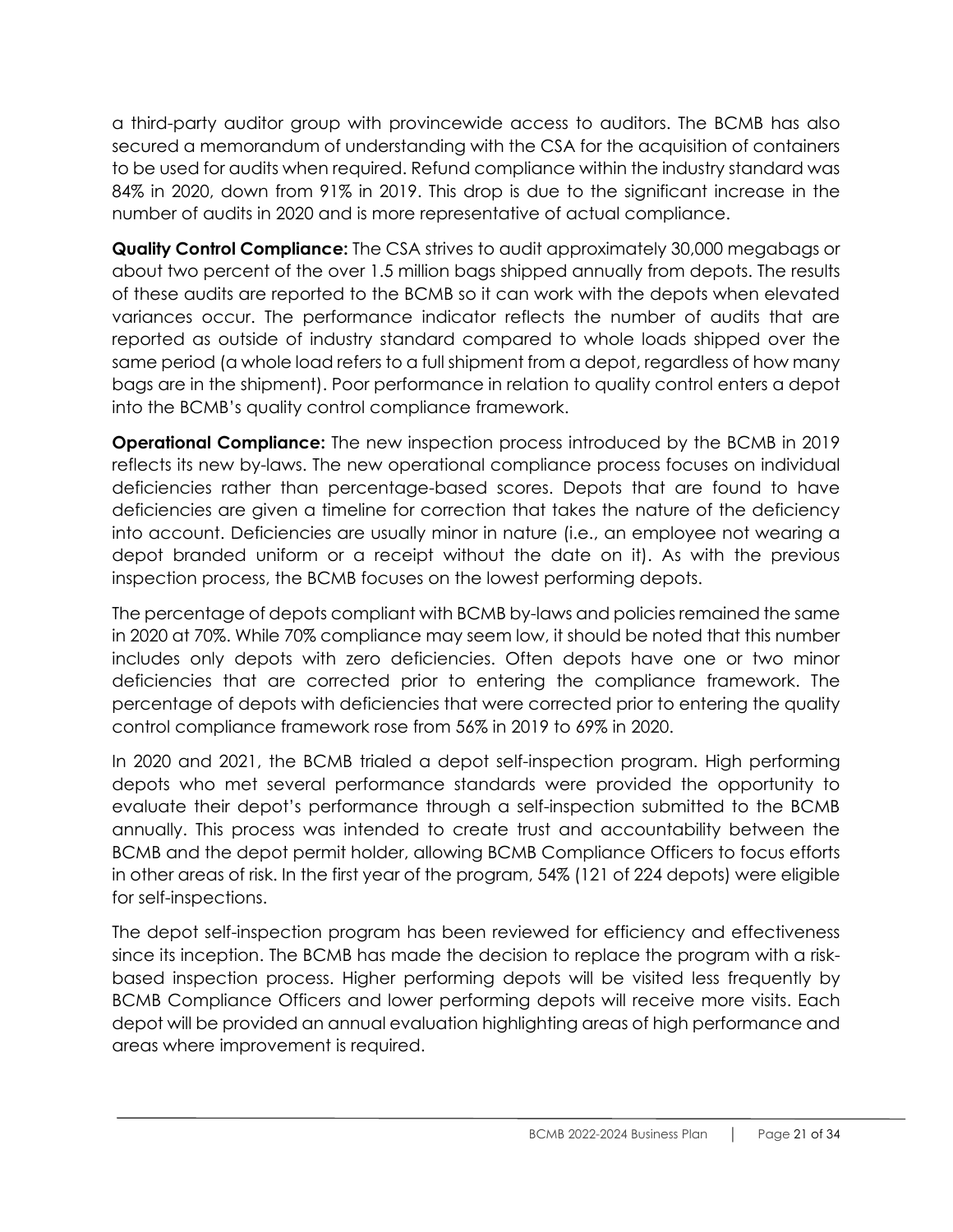**Retail Compliance:** The BCMB introduced a new retail compliance program in 2021. Like the refund compliance program for depots, audits of retail locations are conducted by the same third-party auditor group and are conducted across the province. Reporting on retail compliance will begin with the 2021 Annual Report. As of October 2021, only 20.4% of retailers were compliant. The two main areas of non-compliance include deposit advertising (at 53.5% compliance) and container registration (at 25.5% compliance).

Though compliance levels are low initially, the BCMB recognizes that compliance is often gained through education. The BCMB is continuing to develop educational tools and initiatives to proactively increase compliance in these areas.

#### **Integration, Alignment & Communication**

#### **Descriptor Only**

While the BCMB no longer has a specific performance measure for integration, alignment, and communication, we continue to ensure our by-laws, policies, and operations are aligned with our role as the system regulator. We also strive for timely, clear, and effective communication with industry stakeholders and the public.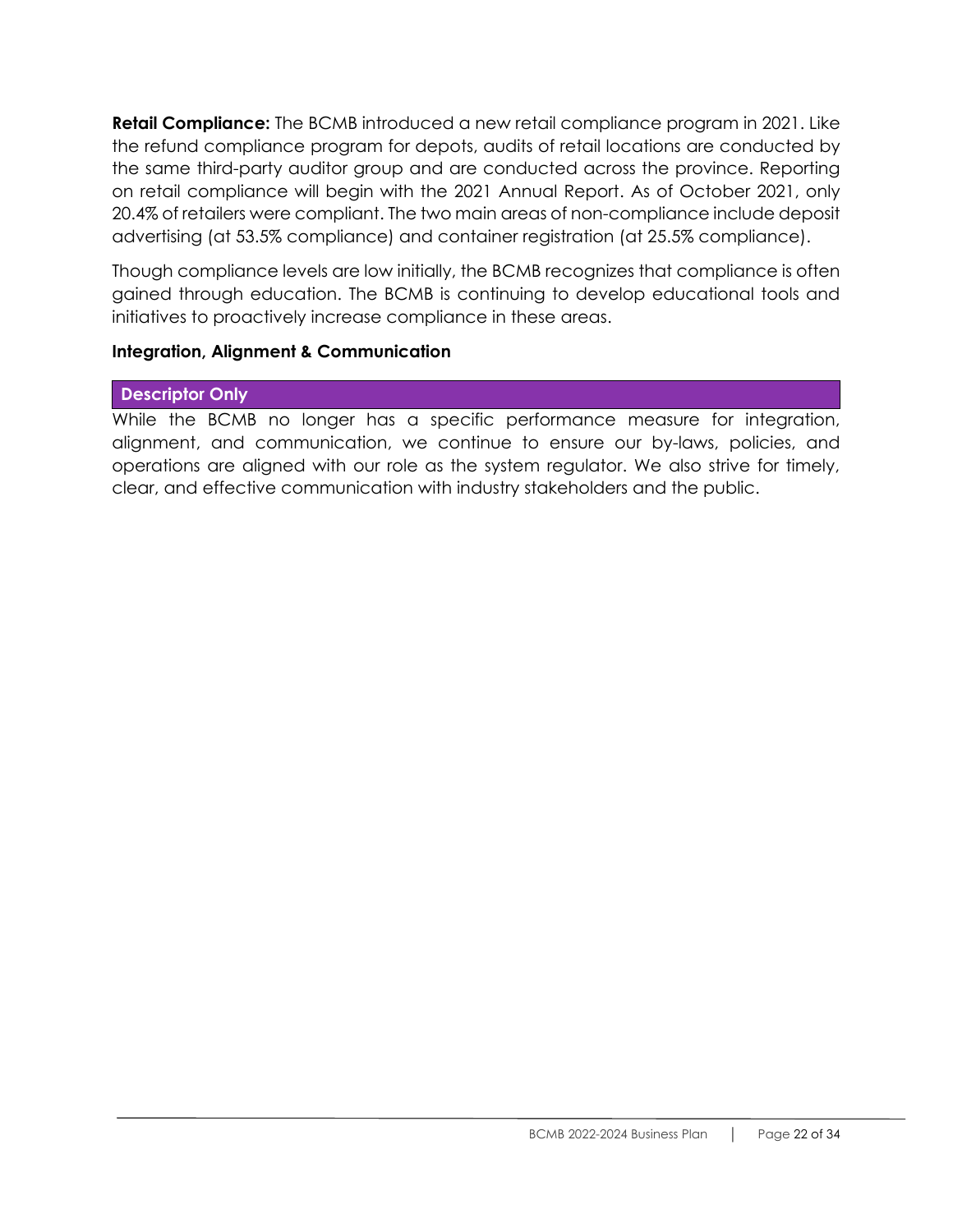#### **Outcome 4 – Customer Excellence**



The BCMB understands the importance that continuous improvement has relative to customer satisfaction and the achievement of our other goals. We have clear expectations of, and hold ourselves accountable to, high levels of quality assurance for all stakeholders involved, in all areas of service delivery.

#### **Key Strategies**

| <b>Satisfies</b>  | Deliver a system that satisfies stakeholder expectations.                           |
|-------------------|-------------------------------------------------------------------------------------|
| <b>Quality</b>    | Ensure quality service to the public.                                               |
| <b>Awareness</b>  | Achieve widespread awareness of the importance of the system.                       |
| <b>Accessible</b> | Deliver a beverage container management system that is accessible<br>and inclusive. |

#### **Actions**

- 1. Continue to collaborate on joint communications and initiatives with other recycling, environmental and regulatory organizations.
- 2. Continue to work with the ABCRC and ABDA to promote the "Depot, It's Worth It" brand.
- 3. Continue to provide current and relevant information to stakeholders and the public on the BCMB's website and contribute to the information provided to the public on the industry (Alberta Depot) website.
- 4. Maintain a publicly accessible database of all registered beverage containers and manufacturers selling beverages in Alberta.
- 5. Conduct a biennial survey of public participation and satisfaction with the beverage container recycling industry in Alberta. The most recent survey was conducted in February 2020. The next one will take place in early 2022.
- 6. Conduct an annual survey of depot satisfaction with the CSA, CSPs, the BCMB, and the Alberta Bottle Depot Association, the memberships organization representing depots.
- 7. Conduct an annual depot exit interview on depot customer satisfaction.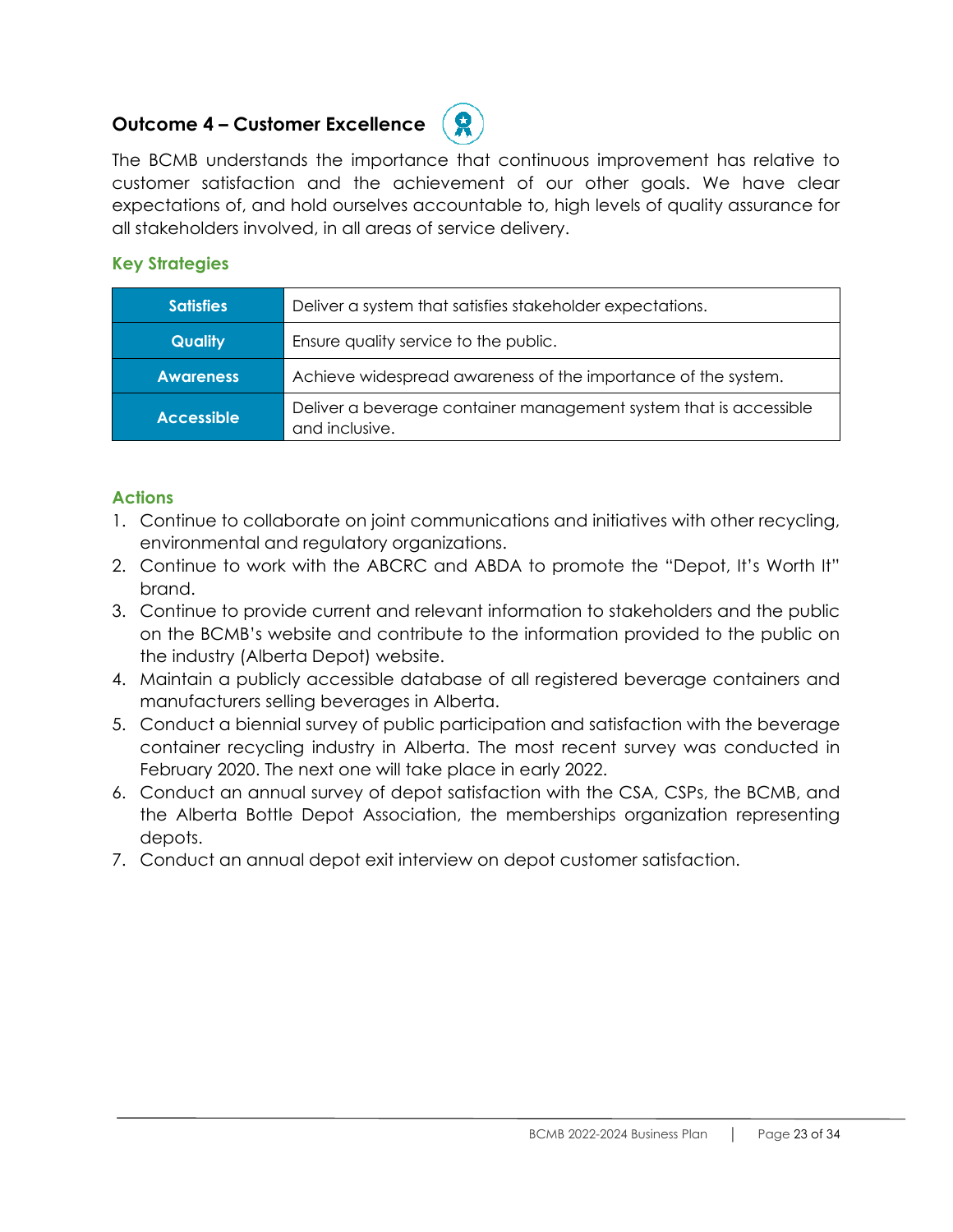#### **Performance Metrics Satisfies/Quality**

| <b>Performance</b><br><b>Indicators</b>              | <b>Actual</b><br>2016                           | <b>Actual</b><br>2017                           | <b>Actual</b><br>2018                           | <b>Actual</b><br>2019                             | <b>Actual</b><br>2020                           |
|------------------------------------------------------|-------------------------------------------------|-------------------------------------------------|-------------------------------------------------|---------------------------------------------------|-------------------------------------------------|
| <b>Public Satisfaction</b>                           |                                                 |                                                 |                                                 |                                                   |                                                 |
| Participation <sup>16</sup>                          | 89%                                             | 88%                                             | 88%                                             | 92%                                               | 92%                                             |
| Average travel time to<br>a depot <sup>17</sup>      | $49\% < 10$<br>mins.<br>$35\% = 11-20$<br>mins. | $52\% < 10$<br>mins.<br>$35\% = 11-20$<br>mins. | $52\% < 10$<br>mins.<br>$35\% = 11-20$<br>mins. | $51\% < 10$<br>mins.<br>$35\% = 11$ -<br>20 mins. | $51\% < 10$<br>mins.<br>$35\% = 11-20$<br>mins. |
| <b>Customer Satisfaction<sup>18</sup></b>            |                                                 |                                                 |                                                 |                                                   |                                                 |
| Overall satisfaction<br>rated as very satisfied      | 82%                                             | 86%                                             | 82%                                             | 78.5%                                             |                                                 |
| Average time spent in a<br>depot                     | 8.7 mins.                                       | $9.2$ mins.                                     | 10.1 mins.                                      | 13.7<br>$mins.$ <sup>19</sup>                     |                                                 |
| <b>Depot Satisfaction<sup>20</sup></b>               |                                                 |                                                 |                                                 |                                                   |                                                 |
| Depot overall<br>satisfaction with the<br><b>CSA</b> | 91%<br>(50% highly<br>satisfied)                | 98%<br>(52% highly<br>satisfied)                | 87%<br>(43% highly<br>satisfied)                | 98%<br>(64%<br>highly<br>satisfied)               | 96%<br>(60% highly<br>satisfied)                |

**Public Satisfaction:** The BCMB assesses public satisfaction through a biennial survey conducted by Ipsos. The survey targets approximately 1,000 Albertans and provides data based on a representative sample of Albertans aged 18 and older. The most recent survey was conducted online in February 2020 and saw the highest proportion of Albertans returning beverage containers for a refund since tracking began (92%).

**Customer Satisfaction:** The BCMB assesses depot customer satisfaction through annual Depot Exit Interviews. Customers are surveyed as they are leaving a depot after returning beverage containers. Due to COVID-19, the 2020 Depot Exit Interviews were not held and in 2021 they were completed online. Customers were given a card with a QR code and asked to complete the survey for a digital gift card.

*<sup>16</sup> Participation refers to the percentage of respondents to the biennial Ipsos survey who state that they return beverage containers to depots. The 2019 and 2020 actuals are based on the most recent survey conducted in February 2020 (which applied to Albertans' 2019 recycling activities).*

*<sup>17</sup>The remaining percentages (14% for 2020) are reflective of rural Alberta where travel times vary according to depot locations.*

*<sup>18</sup> Customer satisfaction is assessed through annual Depot Exit Interviews. Due to COVID-19, the interviews were not conducted in 2020.*

*<sup>19</sup> The focus on both urban and rural locations for the 2019 survey and the fact that smaller depots in rural areas usually have less staff serving customers with larger loads compared to metro depots may be reflected in longer wait times.* 

*<sup>20</sup> The BCMB conducts an annual survey of depot operators.*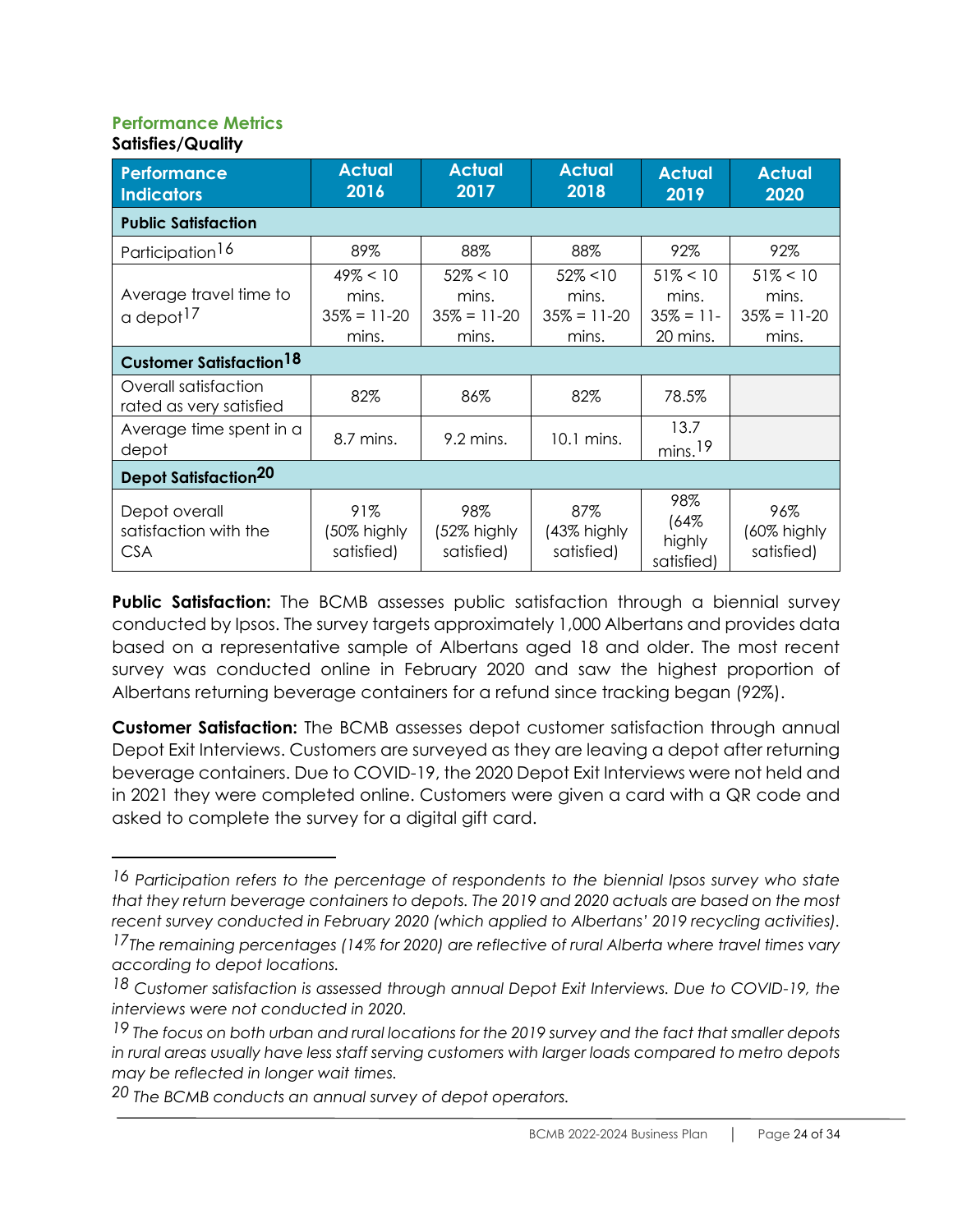Based on the data gathered since 2011, we know the strongest correlation to customer satisfaction at a depot is related to confidence in the accuracy of the refund received. We also know that if the customer spends less than 10 minutes at a depot, the perception of that experience is better than if they spend more than 10 minutes at a depot. In 2021, 75% of customers waited 10 minutes or less and were satisfied with the wait time. As well, 84% of customers indicated they were satisfied with COVID-19 health and safety standards at depots (14% indicated a neutral response and only 2% were dissatisfied).

**Depot Satisfaction:** The annual Depot Satisfaction Survey measures the performance of the CSA, the primary CSP for refillable beer (Brewers' Distributor Limited), the regulator (BCMB) and the Alberta Bottle Depot Association. The survey is conducted annually by the BCMB and completed by depots. All stakeholders are provided with an appropriate timeline to implement action plans to address survey results.

The most recent survey showed overall satisfaction with the CSA remains high. Satisfaction with BCMB communication was the highest it has been in five years (96% satisfied, 76% highly satisfied). Satisfaction may have been related to the BCMB relaxing some of its compliance mechanisms and required fees due to the pandemic and in an effort to support the Government of Alberta's red tape reduction.

| <b>Performance Indicators</b>                                                                                | <b>Actual</b><br>2016 | <b>Actual</b><br>2017 | <b>Actual</b><br>2018 | <b>Actual</b><br>2019 | <b>Actual</b><br>2020 |  |
|--------------------------------------------------------------------------------------------------------------|-----------------------|-----------------------|-----------------------|-----------------------|-----------------------|--|
| <b>Public Awareness</b>                                                                                      |                       |                       |                       |                       |                       |  |
| Individuals aware of the deposit/refund<br>program                                                           | 97%                   | 98%                   | 98%                   | 98%                   | 98%                   |  |
| Individuals who believe that recycling<br>beverage containers has a significant<br>impact on the environment | 72%                   | $67\%$                | $67\%$                | $60\%$                | $60\%$                |  |
| Individuals aware of the deposit amount                                                                      | 50%                   | 52%                   | 52%                   | 52%                   | 52%                   |  |
| <b>Customer Awareness</b>                                                                                    |                       |                       |                       |                       |                       |  |
| Individuals aware of the Industry Brand <sup>21</sup>                                                        | 68%                   | 61%                   | 63%                   | 59%                   |                       |  |

#### **Awareness**

**Public Awareness:** Captured through the biennial Ipsos survey, 98% of Albertans are aware that they can return beverage containers to a depot for a refund; however, only 52% are aware of the actual refund amount for containers based on their size (10 cents for containers 1L and under and 25 cents for containers over 1L). The BCMB strives to

*<sup>21</sup> This indicator is tracked through the annual Depot Exit Interviews. The 2020 interviews were not held due to COVID-19.*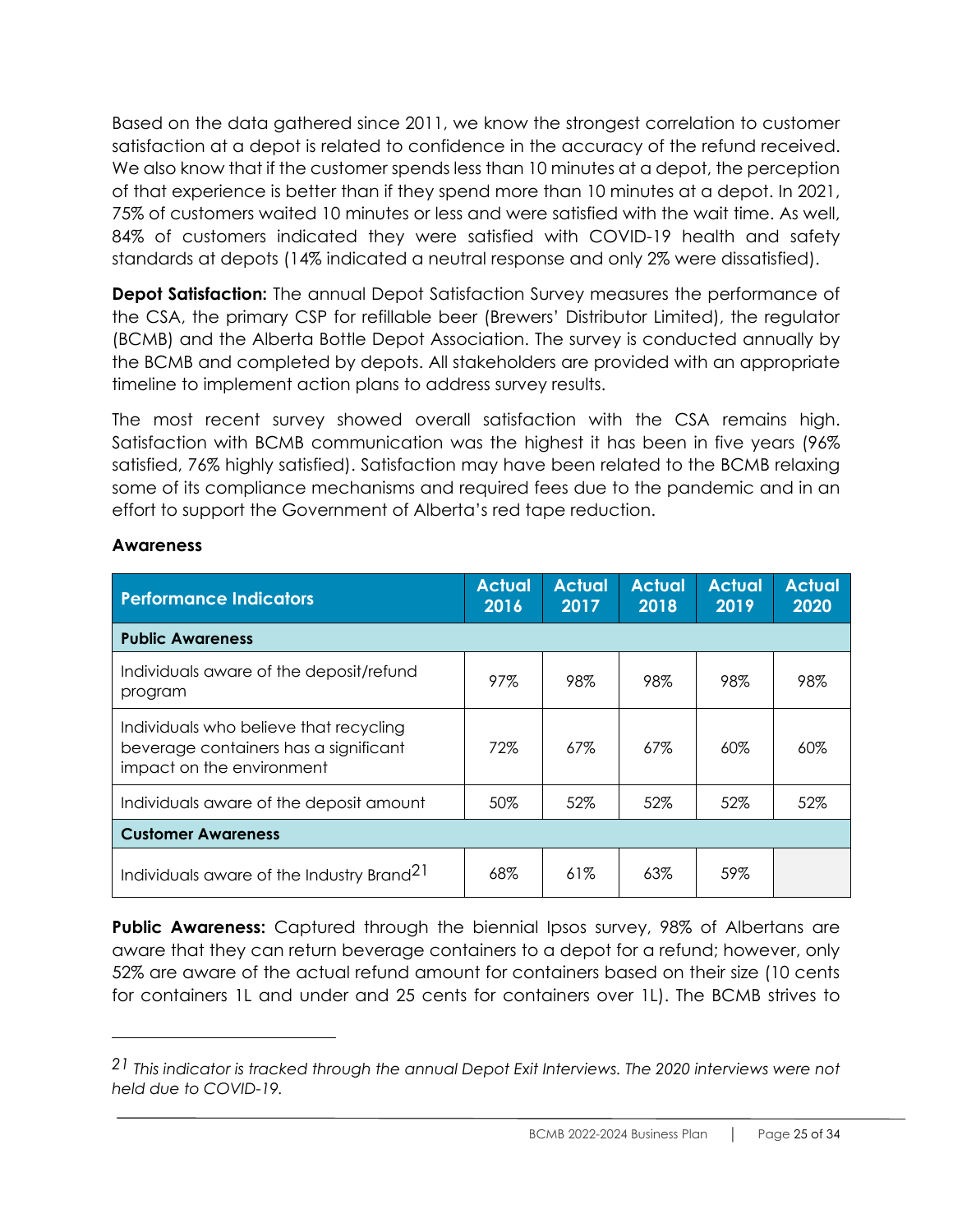maintain a 98% awareness of the deposit-refund program in Alberta. Through marketing initiatives, education, a joint public website (ABCRC, BCMB, and ABDA) and other communications activities, the industry continues to target regular increases in awareness surrounding deposit values and the environmental benefits of recycling beverage containers.

The 2020 Ipsos survey found 60% of Albertans believe that beverage container recycling has a significant impact on the environment and 81% are aware of some benefit to the environment through recycling beverage containers. Those surveyed ranked the environmental importance of recycling beverage containers as second only to ensuring toxins are not poured down the drain to protect our water systems.

The percentage of Albertans aware that the beverage container industry is regulated rose to 52% from 49%, while 85% indicated that regulation is important or very important to them (up from 80%).

**Customer Awareness:** The "Depot, It's Worth It" logo is trademarked by the ABDA. The brand is a key part of the CSA's (ABCRC) ongoing marketing strategy for Alberta's beverage container recycling industry. The BCMB supported a pandemic-related digital marketing campaign led by the ABCRC that began in May 2020, encouraging Albertans to continue to return beverage containers and promoting the safety of depots. The campaign tied into the regular marketing campaign that is ongoing and supported by the BCMB.

#### **Accessible**

| <b>Performance Measures22</b>                           | Last Actual<br>2020 | Target<br>2022 | <b>Target</b><br>2023 | <b>Target</b> '<br>2024 |
|---------------------------------------------------------|---------------------|----------------|-----------------------|-------------------------|
| $^\prime$ Number of Universal depots in Alberta $^{23}$ | 224                 | 223            | 224                   | 224                     |
| Number of permits in development                        |                     |                | TRD <sup>24</sup>     | <b>TBD</b>              |

*<sup>22</sup> A moratorium has been placed on Requests for Applications (RFAs) for new depots until a depot mapping and siting criteria project is complete.*

*<sup>23</sup> It typically takes three to five years for a depot to open to the public following the issuance of an RFA, so the number of depots in Alberta is anticipated to remain static for a few years with only one currently under development in Calgary, which is slated to open in late 2023.* 

*<sup>24</sup> Future future targets will be based on any changes to siting criteria resulting from the depot mapping and siting project.*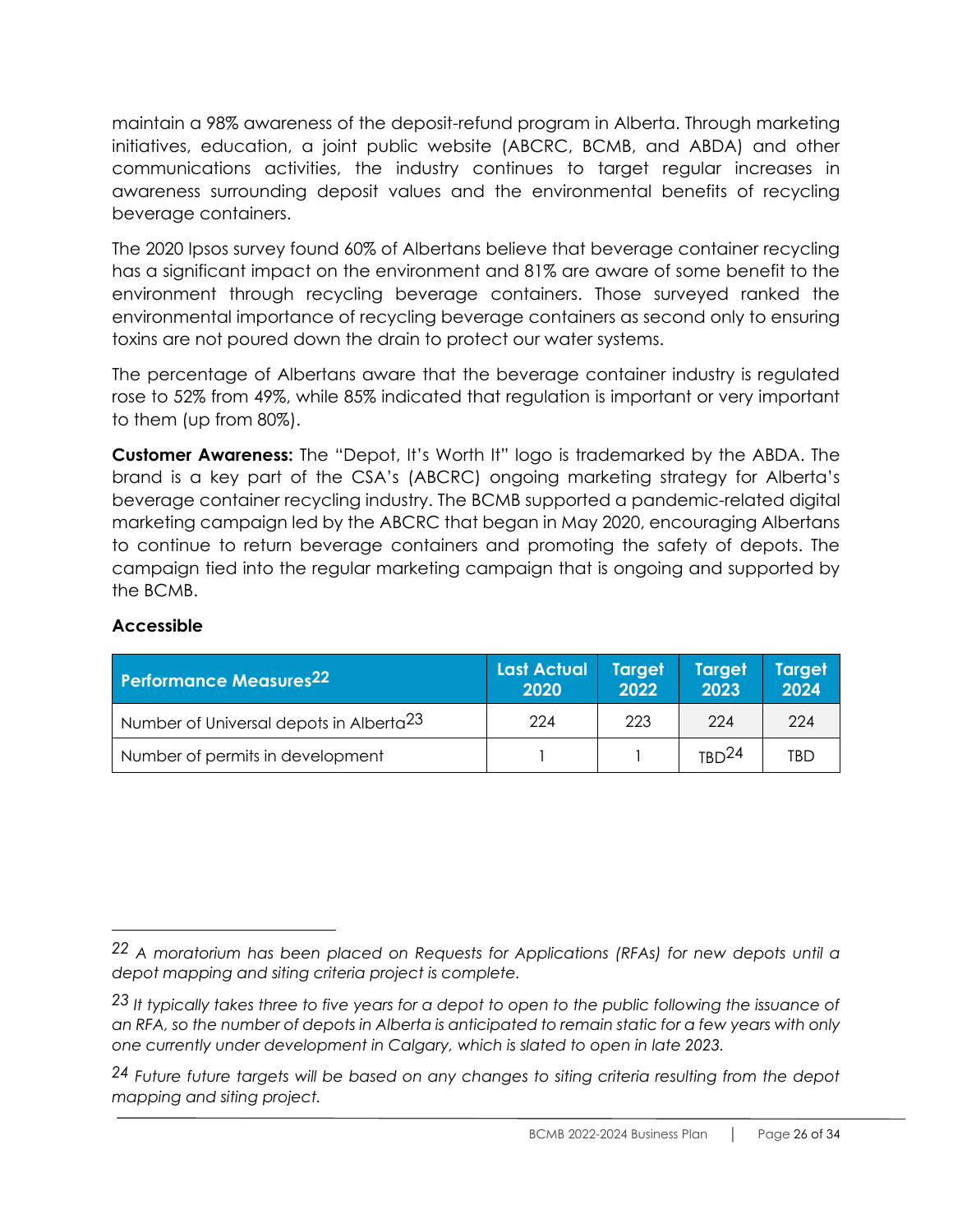**Accessibility to Depots:** A primary objective of the BCMB is to ensure an accessible beverage container system. As of October 2021, there are 22325 depots in Alberta and one under development in Calgary that is scheduled to open in late 2023.

The BCMB did not issue any Requests for Applications (RFAs) for new depots in 2020 as depot mapping and siting criteria are being reviewed A moratorium has been placed on RFAs for new depots until the depot mapping and siting criteria project is complete and outcomes have been considered by the Board. At minimum, this moratorium is anticipated to be in place until the end of 2022 and is necessary to ensure new depots are sited effectively and are not in conflict with any outcomes resulting from this project in the interim.

*<sup>25</sup> The Alix Bottle Depot closed in October 2021, reducing the number of depots in the province to 223.*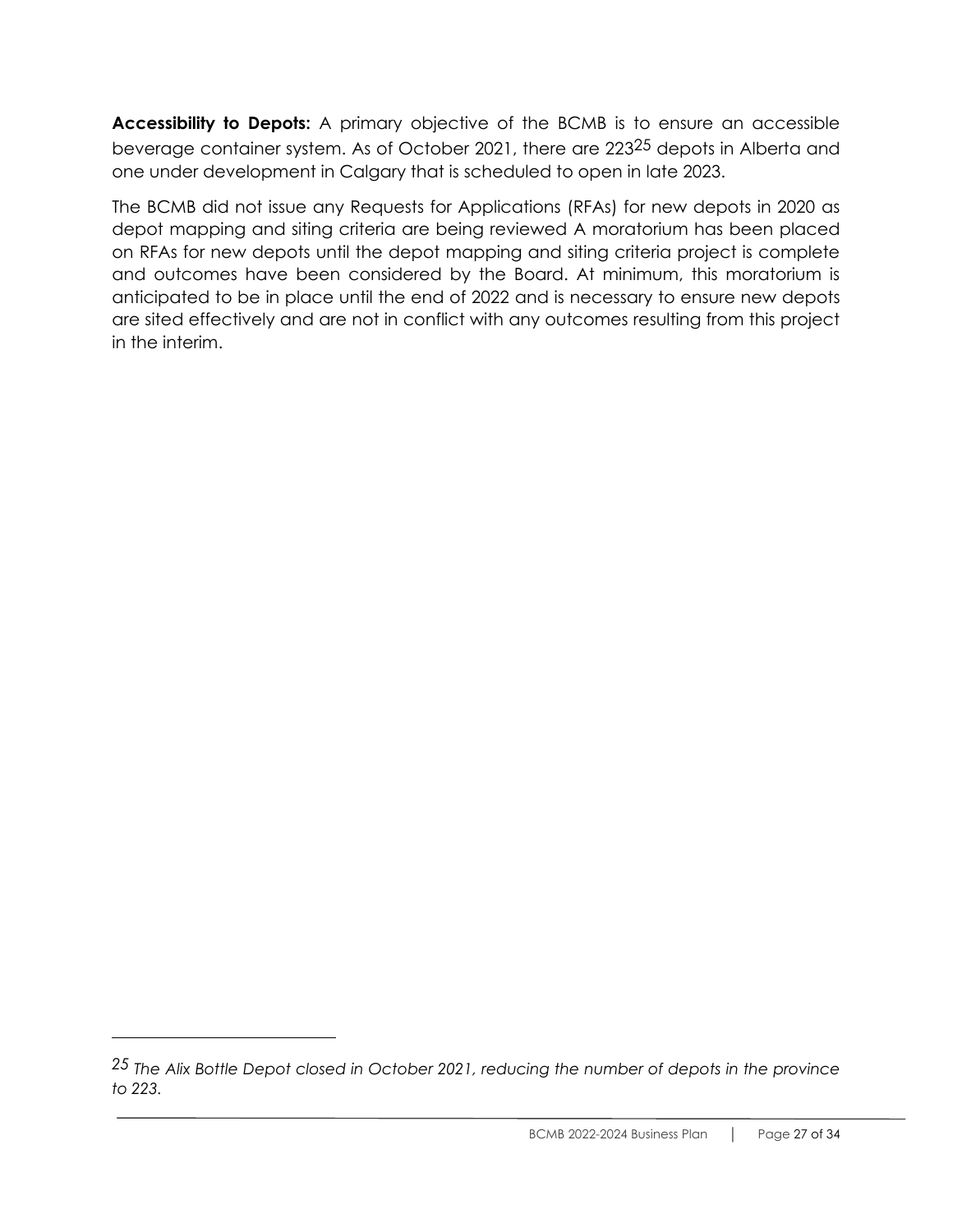#### **Outcome 5: System Efficiency & Effectiveness**



The BCMB is dedicated to finding ways to increase system efficiency and effectiveness and reduce costs. The system is enhanced through the encouragement and facilitation of innovation and adaptation among its stakeholders and through research technology available to support this goal.

#### **Key Strategies**

| Innovation            | Encourage innovation and continuous improvement |
|-----------------------|-------------------------------------------------|
| <b>Responsiveness</b> | Demonstrate responsiveness to changing needs    |
| <b>Technology</b>     | Capitalize on technological advancement         |
| <b>Cost Effective</b> | Operate a system that is cost effective         |

#### **Actions**

- 1. Examine all system data to help determine meaningful, measurable targets to improve overall system efficiency and effectiveness.
- 2. Encourage the development and use of technology in depots and at the CSA to enhance logistics, service, and processing levels and to increase opportunity to communicate efficiently.
- 3. Modernize the existing database and portal to focus on ease of use, supportability, and scalability. The registrations database will be a key component of the upgrade.
- 4. Continue working with AGLC to enhance registration oversight of alcoholic beverages.
- 5. Continue to promote and encourage industry use of the QMS app.
- 6. Where necessary, apply changes to Handling Commissions based on the Annual Review.

#### **Performance Metrics Innovation & Technology**

| <b>Performance Measures</b>                      | <b>Last Actual</b><br>2020 | <b>Target</b><br>2022 | Target<br>2023 | Target<br>2024 |
|--------------------------------------------------|----------------------------|-----------------------|----------------|----------------|
| Depots utilizing Electronic R-bill Reporting     | 60%                        | 70%                   | 75%            | 75%            |
| Percentage of reporting that uses eR-bill        | 80%                        | 85%                   | 87%            | 90%            |
| Depots utilizing Quality Monitoring System (QMS) | 93%                        | 95%                   | 97%            | 99%            |
| Depots utilizing Point of Return software NEW    | 75%                        | 81%                   | 83%            | 85%            |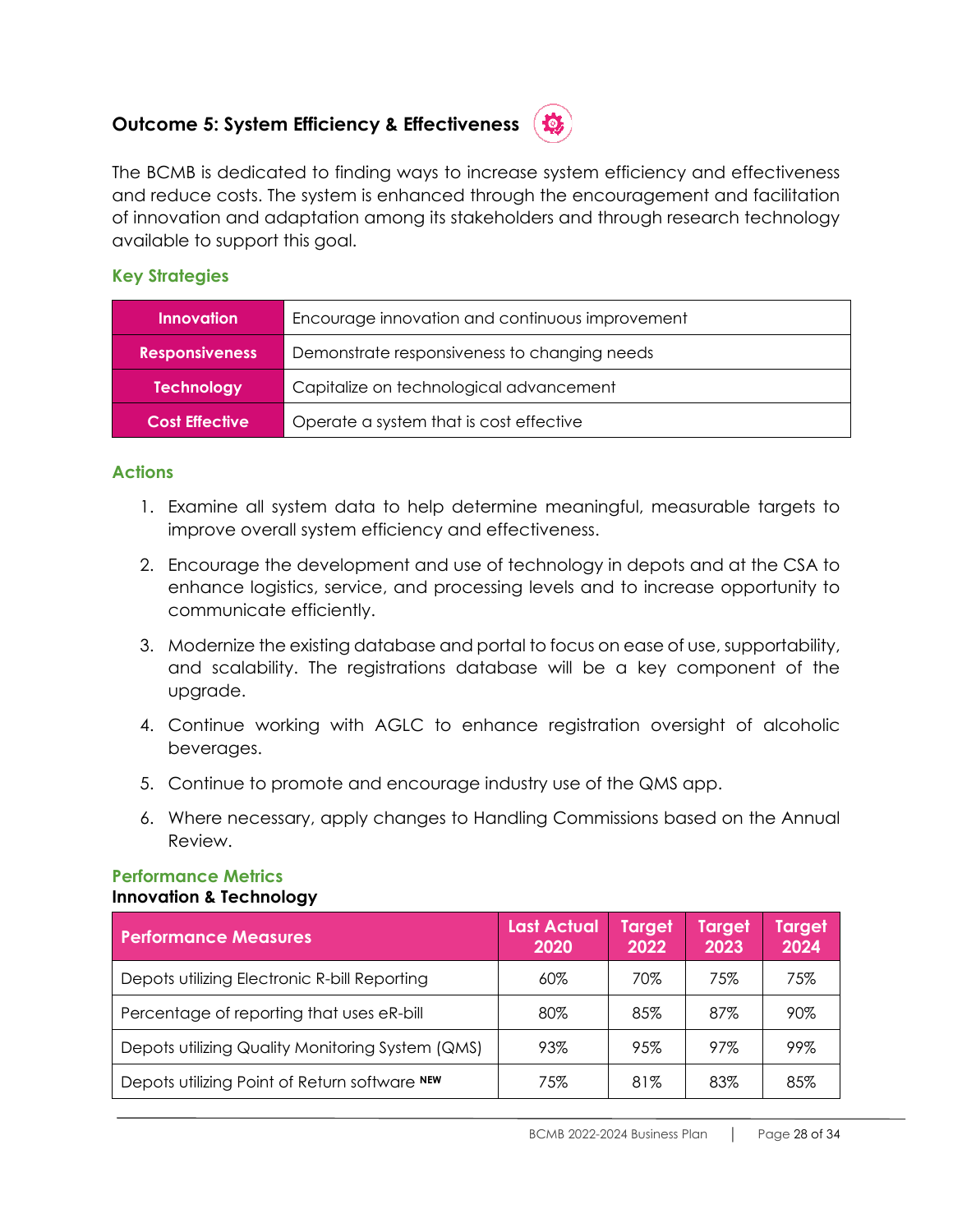**Electronic R-bill Reporting (eR-bill):** Utilizing electronic methods to compute and report shipments of containers from depots significantly reduces the number of errors on R-bills and the time required to process shipments at both ends. To encourage innovation and continuous improvement, the BCMB is working towards increasing eR-bill reporting at the depot level. In 2020, 60% (up from 59% in 2019) of depots reported using eR-bills, which represented 80% of all R-bill reporting (up from 79% in 2019). As of September 2021, 63.4% of depots reported using eR-bills, which represents 81.3% of all R-bill reporting.

**Quality Monitoring System (QMS)**: The QMS is an online database used to report, track, and resolve operational issues in the industry. Depots, the BCMB, the ABDA, the CSA and the CSP are required to use the QMS. Depot utilization of the QMS covers those depots that have either submitted a ticket to address a concern and/or those depots that have responded to a ticket submitted to them by another industry partner. The QMS captures hundreds of tickets per month. The data is benchmarked, and trends are identified to address issues or successes in the industry.

The number of depots utilizing the QMS remained the same as 2019 at 93%, well above the 2020 target of 85%. As of October 2021, 96% are utilizing the QMS.

A new QMS app was rolled out in 2020 as an easier means for depot operators and staff, the CSA, and CSPs to communicate with each other. Creating and responding to a ticket can now be done quickly and easily from any Android or IOS (Apple) mobile device, and notifications about new tickets and responses are received immediately through the app.

**Point of Return (POR) software:** POR is distributed and supported by several independent vendors, and all have generally demonstrated improved efficiency in several areas of depot operations and in improved customer satisfaction. It is mandatory that depots handling six million or more containers annually use a POR system. In 2020, 75% of depots had POR systems (167 of 224 depots). As of October 2021, 80% of depots had POR systems (178 of 223 depots).

The industry also uses other innovative technology. **Automated sorting equipment**, which is designed to replace manual labor at the depot, can improve the efficiency and accuracy of sorting containers.

The online **Beverage Container Registration Database** lists all products that are registered in Alberta and includes an unregistered container product list as well as information regarding the brand, flavor, size, material and UPC. As of October 2021, almost 211,000 containers have been registered in Alberta. Process improvements are currently being made to the database to increase the integrity of beverage container registrations. Information inputted by manufacturers will be approved by the BCMB before the registration is accepted.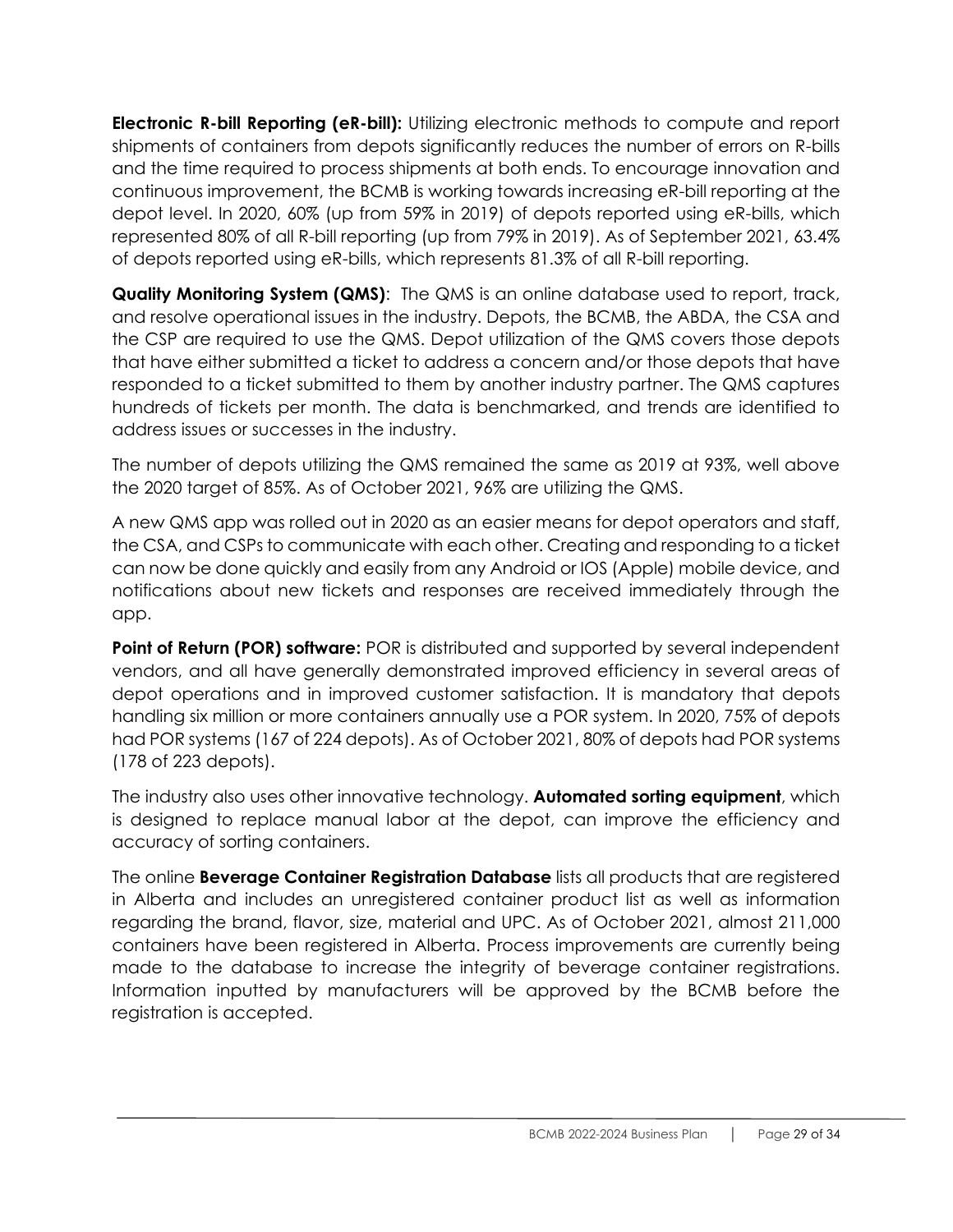#### **Cost Effectiveness**

| <b>Performance Indicators</b>                                               | <b>Actual</b><br>2012 | 2014 | 2016 | <b>Actual Actual Actual Actual</b><br>2018 | 2020 |
|-----------------------------------------------------------------------------|-----------------------|------|------|--------------------------------------------|------|
| Net cost for the recycling consumer in cents<br>per container <sup>26</sup> | 2.06                  | 1.26 | .80  | 2.40                                       | 2.20 |
| Ranking of comparable deposit jurisdictions                                 |                       |      |      |                                            |      |

**Net Cost to Recycling Consumer**: Consumers can be categorized into two groups - those who return their beverage containers for recycling and those who do not. Both groups pay the deposit and fee associated with the purchase of the container, but the consumer who does not return their beverage containers also funds the system through their contribution of the deposit. The system further benefits from the salvage value of the material recovered from the recycling consumer. This number is affected by several factors including the salvage value of the material and the exchange rate of the country of destination of that material. This cost is paid in the form of a Container Recycling Fee that is added at point of purchase and ranged from 0 cents to 25 cents in 2020.

In 2020, the recycling consumer in Alberta paid an average of 2.20 cents for each container to fund the system.27 The 2020 *Who Pays What* report is published biannually and reports on the performance of Canada's beverage container recycling system. The most recent report was published in late 2020 and is based on 2019 data (past reports, published biannually, were based on data from two years previous).

**Ranking:** Comparable deposit programs exist in British Columbia, Saskatchewan, New Brunswick, Northwest Territories and Nova Scotia. CM Consulting compared the net cost of our system against other provinces. Alberta ranked first in cost per container paid by the recycling consumer, having the lowest system costs among comparable systems. Alberta ranked fifth out of six jurisdictions when comparing the cost to the 'wasting consumer' (who does not recycle).

*<sup>26</sup> Until 2018, net cost values were based on data from two years previous (i.e., 2018 value is based on data from 2016). However, the 2020 value is based on 2019 data. Source: CM Consulting.*

*<sup>27</sup> Who Pays What: An Analysis of Beverage Container Collection and Costs in Canada, 2020, CM Consulting.*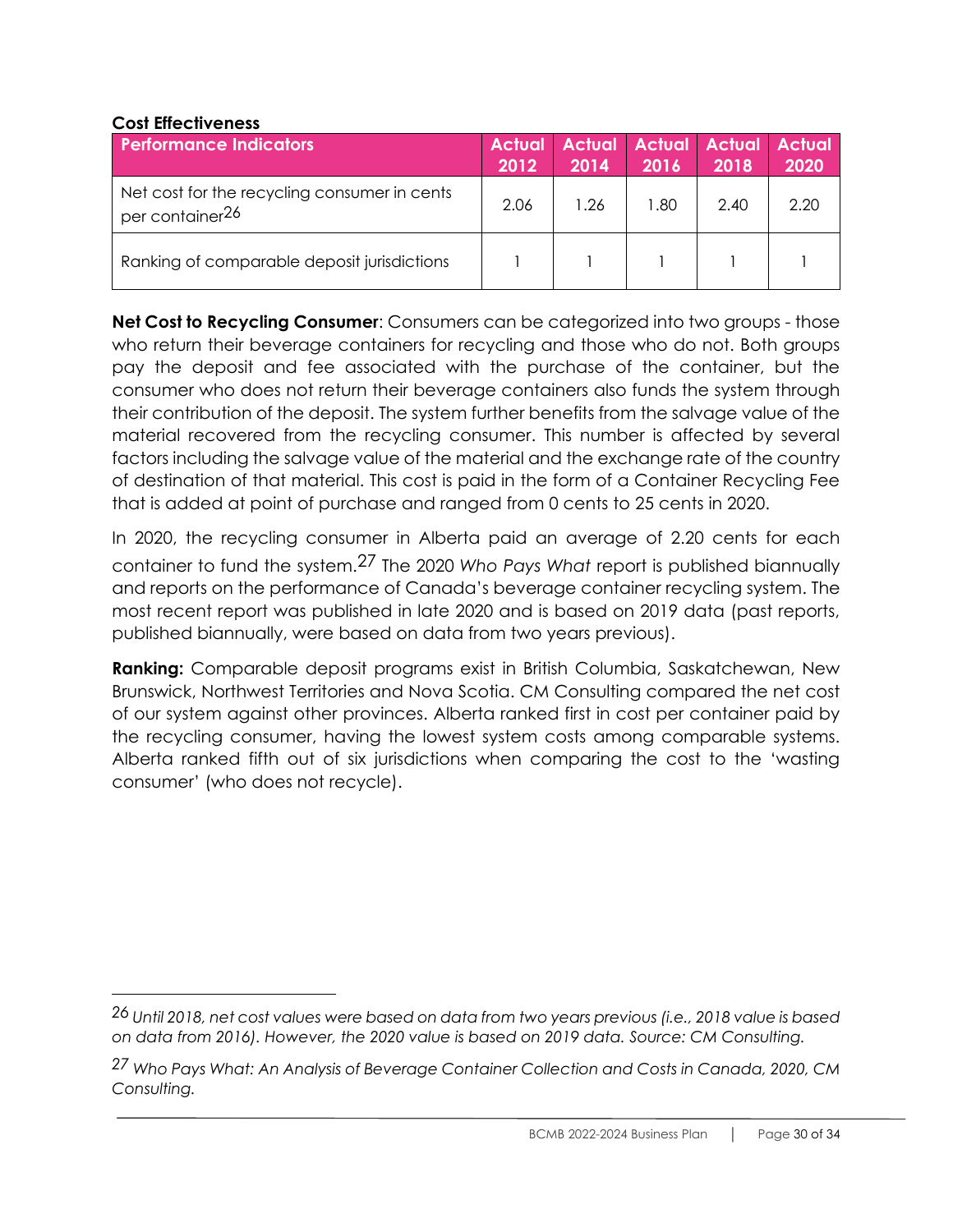| <b>Performance Indicator</b>                            | <b>Actual</b> | <b>Actual</b> | <b>Actual</b> | <b>Actual</b> | <b>Actual</b> |
|---------------------------------------------------------|---------------|---------------|---------------|---------------|---------------|
|                                                         | 2015          | 2016          | 2018          | 2019          | 2020          |
| Labour seconds per container at<br>depots <sup>28</sup> | 4.91          | 4.77          | 4.34          | 4.20          | 4.36          |

**Labour Efficiency:** Labour is a significant cost to the system. One of the ways that the system has become more efficient is through the handling of large numbers of containers. As technology is introduced and best practices are applied, the system has benefitted from reduced overall labour. By reporting on the number of seconds per container (total number of labour hours, reported on depot Uniform Code of Accounts, divided by total number of containers that labour handled), progress towards efficiency can be tracked by isolating it from the cost of that labour which has increased over the same period. The most dramatic improvements have been realized recently with the introduction of technological aids to labour within the depot processes.

Labour seconds per container was 4.36 in 2020, up slightly from 4.20 in 2019.

*<sup>28</sup>A more accurate calculation rate for labour seconds per container at depots was recommended by the BCMB's Data Collection Agent in 2019 and this indicator is now being reported annually. The most recent actual is 2020 due to the UCA reporting cycle not concluding until late in the following year.*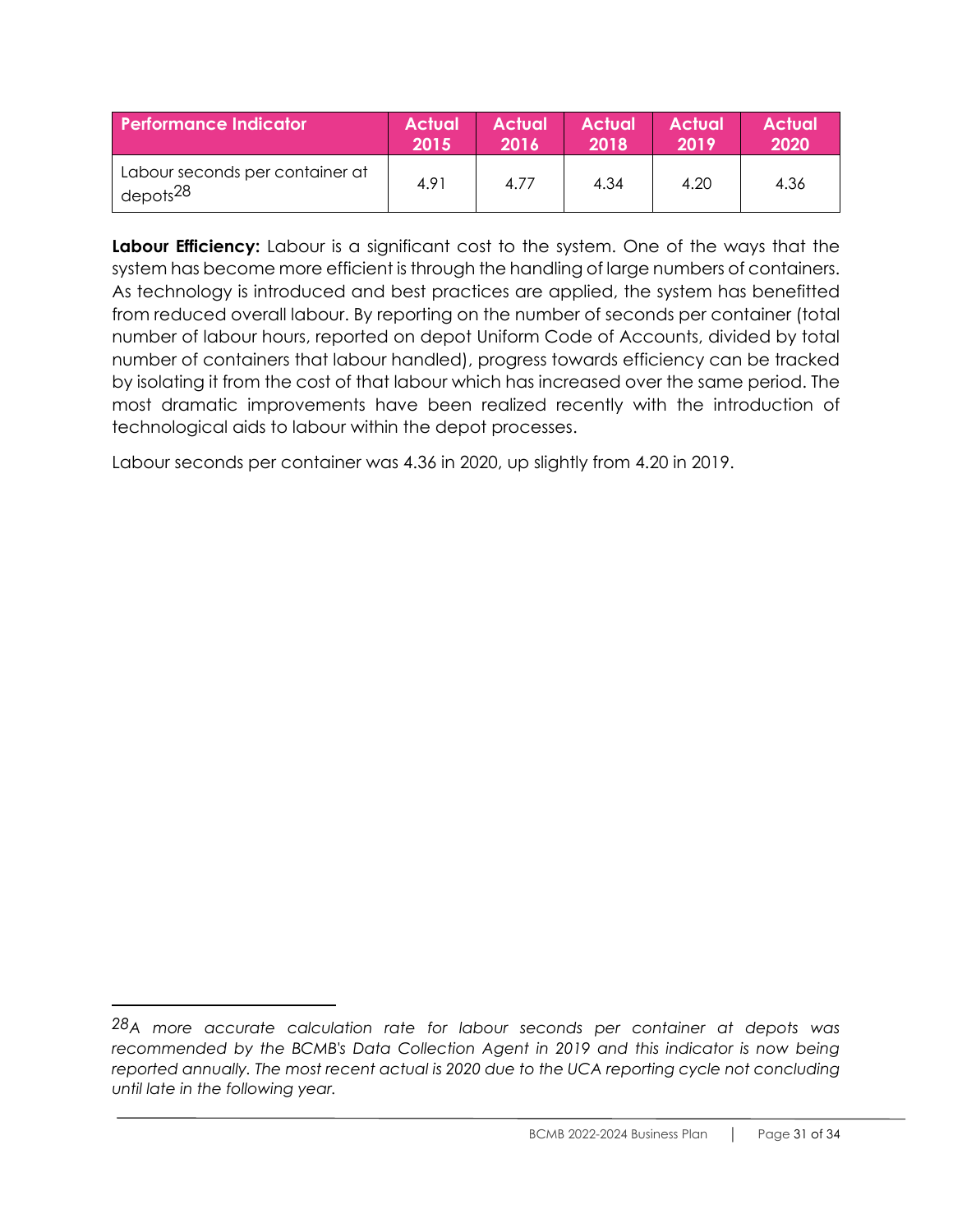## **Financial Plan**

In November 2021, the Board of Directors approved the 2022–2024 Financial Plan. Overall, the plan represents a 'business as usual' approach with the following changes:

- 1. Assumption of a Handling Commission Review occurring over 2022 2023. Should a Handling Commission Review not occur<sup>29</sup>, there would be a positive variance to budget.
- 2. Sales volumes for 2022–2024 remain consistent with the 2021 Forecast.
- 3. Continuation of the new retail inspection program introduced in 2021 which impacts compliance fees and bad debt expenditure.
- 4. Continuation of previously approved projects.
- 5. Given that EPR Regulation remains unknown at this time, only expenditures relating to the facilitation around planning and communications have been budgeted.

*<sup>29</sup> Confirmation of a Handling Commission Review occurs after the 2022 – 2024 Financial Plan is approved.*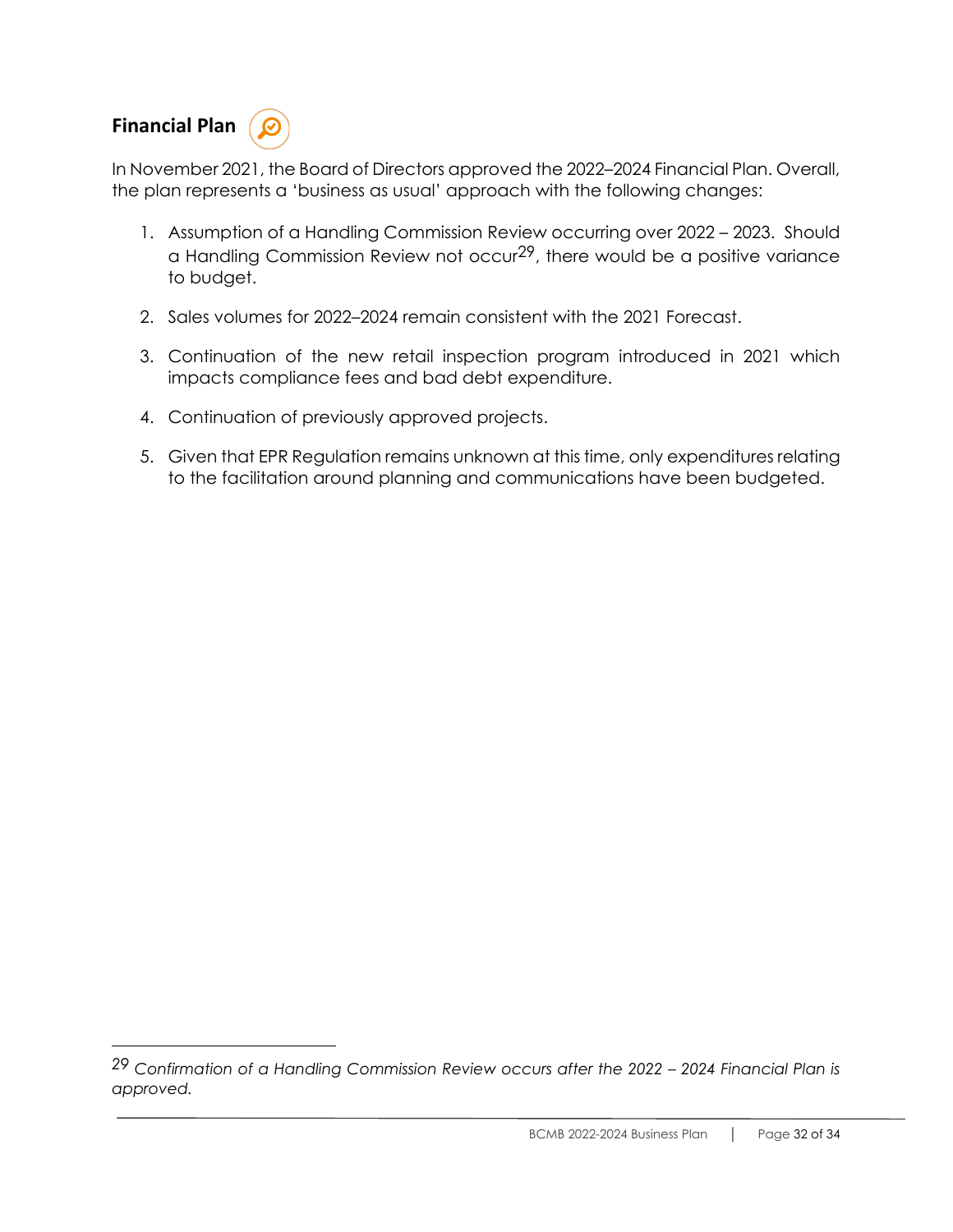#### **Statement of Operations**

## **2022 - 2024 Revenues (Table 1)**

| <b>Revenues</b>              | 2021<br><b>Forecast</b> | 2022<br><b>Budget</b> | 2023<br><b>Budget</b> | 2024<br><b>Budget</b> |
|------------------------------|-------------------------|-----------------------|-----------------------|-----------------------|
| Container fees <sup>30</sup> | \$4,424,800             | \$4,433,500           | \$4,446,700           | \$4,446,700           |
| Compliance fees              | 60,000                  | 56,000                | 40,000                | 40,000                |
| Interest and other           | 22,500                  | 13,200                | 13,500                | 15,000                |
| Permit fees                  | 17,800                  | 20,000                | 20,000                | 20,000                |
| Registration fees            | 3,000                   | 3,600                 | 3,600                 | 3,600                 |
| <b>Total Revenues</b>        | \$4,528,100             | \$4,526,300           | \$4,523,800           | \$4,525,300           |

#### **2022 – 2024 Operating Expenditures (Table 2)**

| <b>Operating Expenditures</b>                 | 2021<br><b>Forecast</b> | 2022<br><b>Budget</b> | 2023<br><b>Budget</b> | 2024<br><b>Budget</b> |
|-----------------------------------------------|-------------------------|-----------------------|-----------------------|-----------------------|
| Salary and benefits                           | \$1,597,800             | \$1,849,000           | \$1,882,800           | \$1,933,900           |
| Professional fees                             | 1,010,600               | 1,954,400             | 2,172,200             | 1,103,700             |
| Office                                        | 155,100                 | 173,000               | 196,100               | 198,400               |
| Communications                                | 109,200                 | 180,200               | 184,100               | 190,600               |
| Information technology                        | 111,600                 | 126,200               | 127,400               | 130,100               |
| Honoraria and Board<br>Expenses               | 64,900                  | 110,400               | 122,200               | 125,000               |
| Depreciation                                  | 41,000                  | 42,000                | 35,000                | 50,000                |
| <b>Travel</b>                                 | 33,500                  | 93,500                | 103,200               | 97,200                |
| Insurance and licenses                        | 22,900                  | 31,300                | 32,900                | 34,600                |
| Meetings                                      | 19,500                  | 109,700               | 131,400               | 113,100               |
| Training and<br>Development                   | 13,000                  | 49,100                | 49,100                | 49,100                |
| <b>Bad debts</b>                              | 13,000                  | 20,000                | 10,000                | 5,000                 |
| <b>Total Operating</b><br><b>Expenditures</b> | \$3,192,100             | \$4,738,800           | \$5,046,400           | \$4,030,700           |

*<sup>30</sup>Assumes container fee at \$0.0018 per container in each of the three years.*